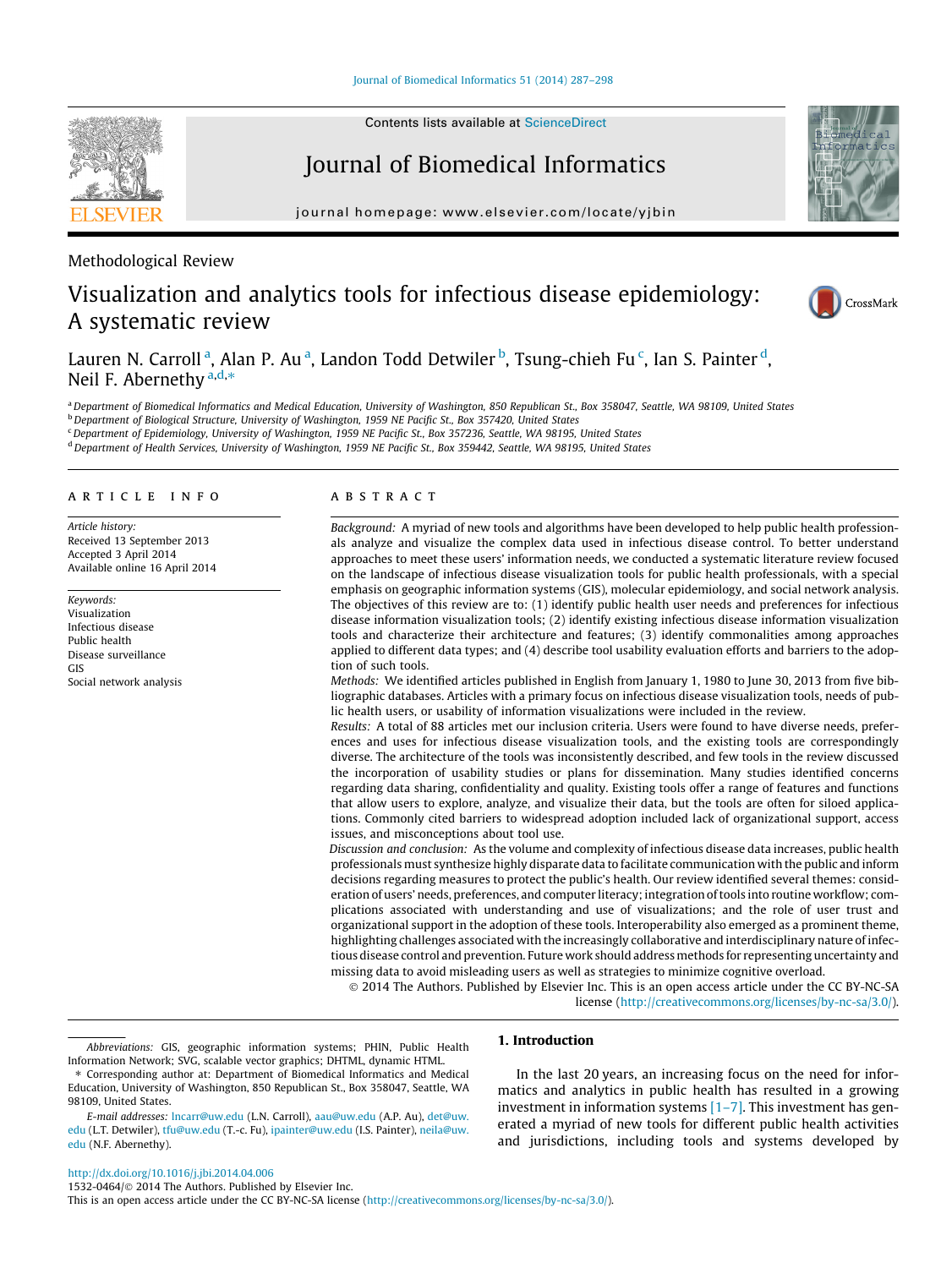<span id="page-1-0"></span>federal, state and local governments, as well as research organizations [\[8–12\].](#page-9-0) Advances in electronic reporting and interoperability, computer technology, biotechnology (e.g. genetic sequencing), and other methods (e.g. social network analysis and geographic information systems) have put pressure on the informatics discipline and public health practitioners alike to translate these advances into common practice  $[1,7,13,14]$ . This pressure has been particularly acute for the surveillance and management of infectious diseases with pandemic or bioterrorism potential [\[7,15–17\].](#page-9-0)

To characterize the variety of tools and analytical approaches developed for infectious disease control, we conducted a systematic literature review of informatics tools for infectious diseases, with a focus on platforms for information visualization. In this review, we assessed the current landscape of these tools in terms of information needs and user preferences, features and system architectures of existing tools, as well as usability and adoption considerations. Due to the challenges of integrating, analyzing, and displaying public health data, particularly new types of data encountered in public health, this review places a special emphasis on efforts to visualize geographic information systems (GIS), molecular epidemiology, and social networks.

## 1.1. Background

Since John Snow first plotted cholera cases on a map of London, graphs and visualizations have played important roles in epidemiology, supporting communication, aggregation, analysis, and use of data for hypothesis testing and decision making  $[18,19]$ . In the electronic age, computer-aided generation of charts, maps, and reports have enabled a further increase in the use of visualization tools to supplement individual-level clinical data and populationlevel statistics [\[7,15\]](#page-9-0). Infectious disease burden in the population, whether measured for programmatic or outbreak management purposes, is now commonly analyzed in terms of geographic distribution, clinical risk factors, demographics, molecular and phylogenetic features, or sources of exposure such as social networks [\[20–](#page-10-0) [23\]](#page-10-0). While routine features of public health reports include epidemic curves and choropleth maps, new visualization motifs such as social network graphs and phylogenetic trees have increasingly been used to characterize disease outbreaks [\[24,25\].](#page-10-0) Indeed, a keyword search by year in PubMed highlights the increased reference to GIS, molecular epidemiology, and social network analysis in publications relative to all indexed PubMed publication (Fig. 1).

Tools for these three types of complex data allow public health professionals and researchers to integrate, synthesize, and visualize information pertaining to disease surveillance, prevention, and control. The ability to track disease distribution with GIS tools has helped public health professionals and researchers alike to detect disease clustering, analyze spread of disease in communities and across territories, and to predict outbreaks [\[26–30\].](#page-10-0) Surveillance of different strains of tuberculosis, influenza, and other diseases via characterization of molecular markers is commonly used to identify potential risk factors, pathogenicity, potential outbreaks, and prepare adequate interventions [\[31–36\]](#page-10-0). With the growth of network theory and the availability of modern computing, social network analysis and network-based epidemic models have been increasingly used to depict outbreaks and disease dynamics [\[37–40\]](#page-10-0), identify potential cases and focus control efforts by prioritizing contacts [\[24\]](#page-10-0), and evaluate strategies to interrupt transmission [\[40–42\]](#page-10-0). Together these data types can tell a compelling story about disease risk factors, spread and transmission, and can lead to more effective control measures and interventions.

However, this surge in surveillance capacity has produced more complex and disparate data, leading to new discussions about data sharing and interoperability, data confidentiality, and strategies for managing redundancies as well as incomplete data



Fig. 1. Increased reference to common complex data types. Keyword search for GIS, molecular epidemiology, and social network analysis in PubMed highlights the increase in these terms relative to all PubMed index articles. The frequency of other biomedical informatics terms (usability, electronic health record) is shown for comparison. Although the growth of social network analysis has been more recent, the inset shows that this concept has also experienced rapid growth in the published literature.

[1,17,29,43-46]. For example, public health practitioners and researchers are faced with integrating diverse data sources such as mortality data (e.g. autopsy reports), clinical data (e.g. laboratory reports, immunization records), geographical data (e.g. address of work, residence, preschool), relationships (e.g. names of family, friends, partners), patient and pathogen genetics, medical imaging, travel plans, and timelines. Each of these types of information can be recorded, stored, accessed, evaluated, and displayed in many different systems and formats. Organizations are therefore challenged to maximize the potential of this flood of data to impact public health practice. Visualization tools have the potential to improve comprehension of this data by increasing the memory and processing resources available to users, reducing the search for information, enhancing the detection of patterns, and providing mechanisms for inference [\[47\]](#page-10-0). However, visualization tools also risk misleading users due to misinterpretation or cognitive overload [\[48,49\]](#page-10-0).

As such, funders and developers of visualization tools encounter a range of challenges when designing new tools for public health data, generating a growing collection of tools as new ideas and approaches are explored. However, these tools are often developed in silos, limiting their use in practice [\[50\].](#page-10-0) And despite the advances in public health informatics, many public health professionals still use visualization tools and data management systems that may no longer suit their current needs [\[6,7,51\]](#page-9-0). The unique focus of this systematic review on visualizing GIS, molecular epidemiology, and social network data for infectious diseases highlights the progress to date in public health informatics for infectious disease by identifying information needs and user preferences, characterizing features and system architectures of existing visualization tools, as well as identifying usability and adoption considerations. Finally, we explore commonalities among complex data types and underscore some of the challenges that lie ahead for novel visualization tool development.

## 2. Methods

This review explored the lifecycle of development and adoption of infectious disease visualization tools from conception to evaluation in practice. Infectious disease surveillance and control efforts encompass a wide variety of fields and require integration, synthesis, and analysis of information  $[21,52,53]$ . Consequently, we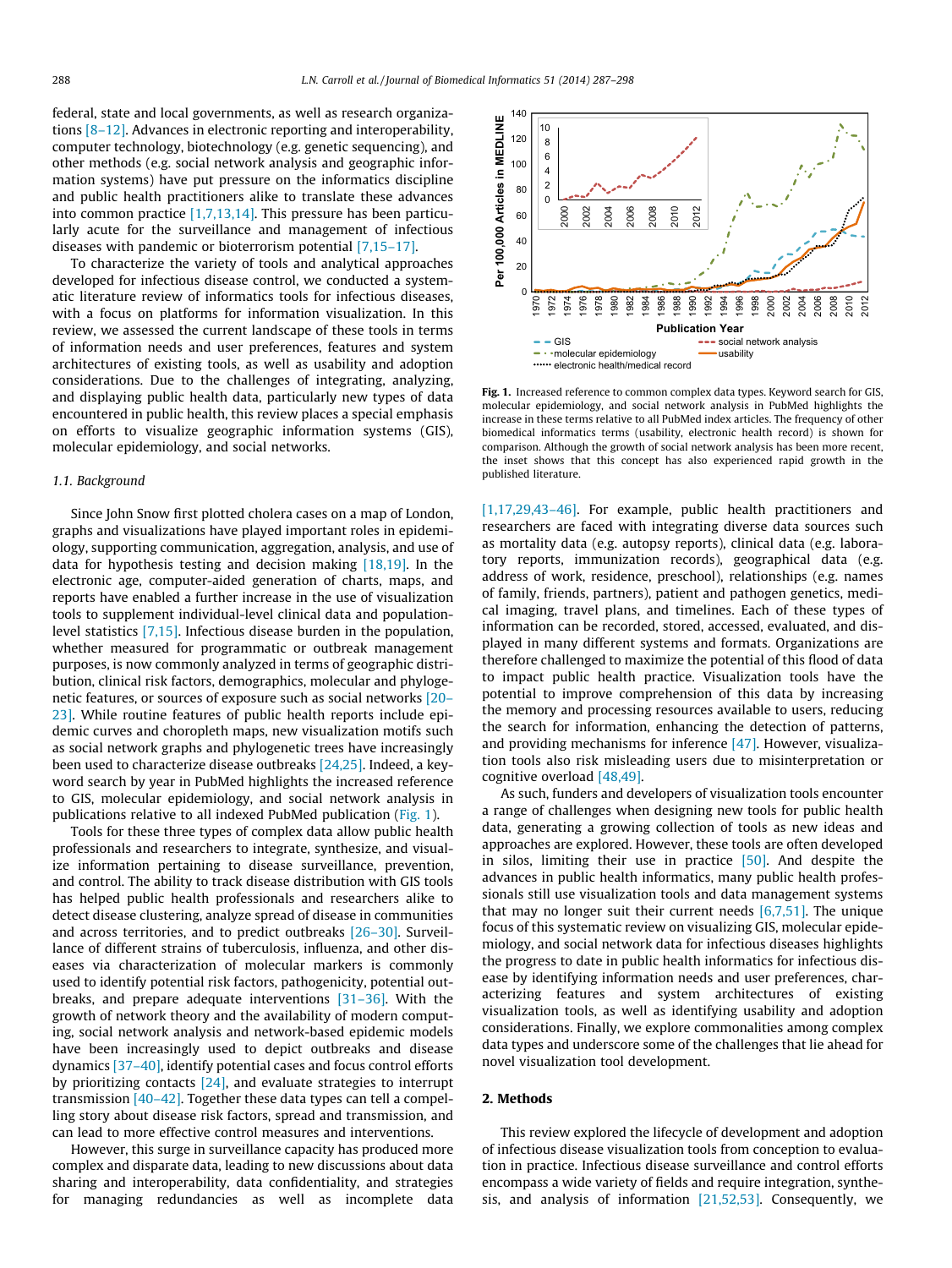<span id="page-2-0"></span>employed a sensitive search strategy for this review in hopes of capturing relevant literature from diverse fields. This review focused on the following objectives:

- 1. Identify public health user needs and preferences for infectious disease information visualization tools.
- 2. Identify existing infectious disease information visualization tools and characterize their architecture and features.
- 3. Identify commonalities among complex data types.
- 4. Describe tool utility and usability evaluation efforts, and characterize barriers to the adoption of such tools.

To gain a comprehensive understanding of the current landscape of these tools, we identified articles published in English from January 1, 1980 to June 30, 2013 from the following bibliographic databases: National Library of Medicine's MEDLINE through PubMed, Cochrane Library, New York Academy of Medicine's Grey Literature, Web of Science, and IEEE Digital Library. Articles identified through additional manual searches were subject to the same inclusion criteria.

## 2.1. Selection criteria

The final search strings were (A and B), (A and C and D), and (C and E and F), where each chain is defined as the following: (A) infectious disease OR public health data; (B) information needs OR task analysis; (C) visualization OR visualisation OR mapping; (D) molecular epidemiology OR social network analysis OR geospatial OR geographic OR GIS OR adoption OR utility OR outbreak OR surveillance OR disease mapping OR contact investigation OR usability OR functional requirements OR interactive OR real time OR needs assessment; (E) software; (F) usability OR adoption OR functional requirements.

To ensure a focus on the current landscape of infectious disease visualization tools, articles were excluded if the primary focus of the article was: clinical trials, decision-making aids, learning behavior, cognitive behavioral theory, disease or outbreak case studies, (health) information networks, data mining, concept mapping, systems mapping, programming language, ontologies and taxonomies, software methodology or framework, and resource mapping. Moreover, studies were excluded if the primary emphasis was: laboratory methodology, epidemic modeling or statistics, risk mapping, public health interventions, non-human infectious disease, architecture or system visualization, software case studies, and healthcare or medical treatment. The final set of articles were assessed for quality, with a focus on methods and risk of bias (e.g. selection, detection, reporting).

## 3. Results

Of the 247 articles we screened, a total of 88 articles are included in this review (Appendix A) and the process is described in [Fig. 2](#page-3-0) per the PRISMA guidelines [\[54\]](#page-10-0). The articles primarily included descriptive reports, qualitative studies (e.g. interviews, focus groups), and usability studies. None were excluded due to methodological deficiencies. The literature included in this review is comprised of articles from both US and non-US journals. The content was abstracted and the articles were organized into the following categories based on the primary topics discussed in the articles: information needs and learning behavior ( $n = 18$ ); architecture of existing tools ( $n = 22$ ); user preferences ( $n = 20$ ); features of existing tools ( $n = 54$ ); usability and evaluation ( $n = 15$ ); and implementation and adoption ( $n = 27$ ). These categories highlight the logical progression of novel tool development. Note that these categories are not mutually exclusive. Summaries of findings in each category are described in the sections below.

#### 3.1. Information needs and learning behavior

The types of information required by public health professionals have been studied in many contexts. The studies meeting our inclusion criteria offered several insights about information seeking behavior among public health professionals. While the public health workforce is extremely diverse [\[55–60\]](#page-10-0) and public health information sources are often disparate and unstandardized [\[46,55,56,60\],](#page-10-0) several themes held constant. Public health professionals need timely access to current data from reliable, high quality sources [\[9,55,58,59,61,62\]](#page-9-0). Furthermore, public health professionals need synthesized and collated data on relevant information such as best practices, effective prevention strategies or interventions, and evidence-based research, to name a few [\[9,55,59,61,63\]](#page-9-0). Public health professionals gather information from colleagues, literature and health departments [\[55,57,58,62,64\]](#page-10-0). However, multiple studies suggested that public health professionals are still often unaware of available information resources, and emphasized collaboration to improve search outcomes [\[56,60,63,65\].](#page-10-0) Additional challenges associated with meeting information needs include external barriers (e.g. lack of time, sufficient staff), technological barriers (e.g. inadequate equipment, lack of internet access), internal barriers (e.g. stress, lack of confidence in ability to complete task, lack of training), and lack of trust in the information source  $[9,55-$ [58,60,62–65\]](#page-9-0). These studies suggested centralized access to reliable resources, as well as improved access to and delivery of timely information, as key to overcoming these barriers.

However, information needs specifically pertaining to information visualization tools have not been as well explored. Two studies explored the context in which participants learned about, used, and synthesized information from visualization tools through interviews and questionnaires with public health professionals [\[62,66\]](#page-10-0). The first highlighted the importance of prior knowledge and intuition to give context to the results, and demonstrated participants' frustration with tools that were not intuitive or were too awkward for regular use  $[66]$ . The second study indicated that public health professionals spend less than 10 hours per month learning about new tools or methods for work and primarily learn about them from internet, literature, conferences and colleagues [\[62\].](#page-10-0) Participants wanted to know how the tool was developed and by whom (e.g. author's name(s), fields of expertise, credentials, affiliations)  $[62]$  as well as how the tool provided its results  $[66]$ . Additional studies also highlighted the importance of the users' perception of, and trust in, the tool's reliability as a potential learning barrier to new visualization tools [\[9,49,67\]](#page-9-0). In a study of user needs and preferences for visualization tools, sixty percent of users indicated they typically use more than one visualization tool for their visualization and analysis needs in a recent questionnaire [\[67\]](#page-10-0). This finding was supported in multiple studies wherein users indicated that no one existing tool or system met all their data needs [\[49,55,58,66\].](#page-10-0) Further, studies indicated that users most commonly created static graphics, and many users relied on Microsoft Office suite [\[49,62,66,67\]](#page-10-0). Collectively, these findings indicate many users are interested in learning about new tools in a timeefficient manner, and support an important relationship between user trust, tool credibility, and transparency.

Multiple articles raised concerns regarding interpretation of graphics, specifically misinterpretation of results and cognitive overload. For example, some users voiced concerns that data can be manipulated or unintentionally misrepresented due to confusion about how the tool works, or what type of graphic to use if given options [\[9,49,68\].](#page-9-0) Cognitive overload, wherein a user is presented with more information than they are able to successfully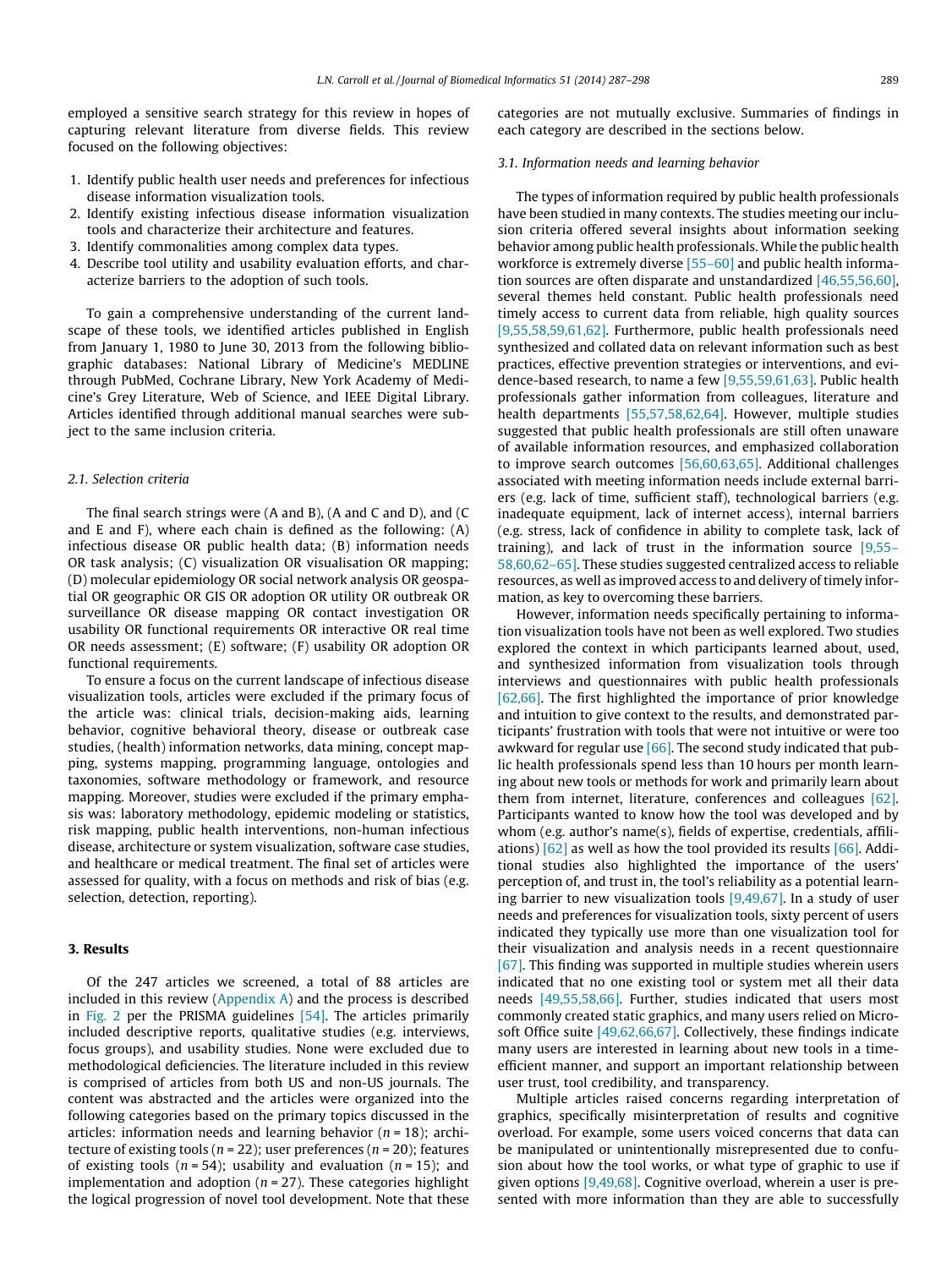<span id="page-3-0"></span>

Fig. 2. Flowchart of literature review process. \*Off-topic exclusions: clinical trials, decision-making aids, learning behavior, cognitive behavioral theory, disease or outbreak case studies, (health) information networks, data mining, concept mapping, systems mapping, programming language, ontologies and taxonomies, software methodology or framework, and resource mapping. <sup>†</sup>Full text exclusions: laboratory methodology, epidemic modeling or statistics, risk mapping, public health interventions, genome mapping, not human infectious disease, architecture or system visualization, software case studies, and healthcare or medical treatment.

process, was addressed in several studies. This highlights the unique challenge of displaying complex and large datasets without reducing usability reaching the technical limits of the platform or the cognitive limits of the user [\[69,70\].](#page-10-0) Strategies to minimize cognitive overload were less defined, although Herman et al. [\[69\]](#page-10-0) suggested human-centered design as a means of improving data visualization interpretation.

The data sources available for a given target end-user influence the architecture of the visualization tool. The next section explores common architectures reported by the articles included in this review.

### 3.2. Architecture of existing tools

We considered architecture to address the means by which a system was constructed in the software design sense, referring to the way in which system components fit together. Components may be individual classes in a software program or larger components, like a database management system, a web service, and the connections in between these components. Other features, such as interface design, operation workflow, functionality, features, visualization layouts, and analysis algorithms are often independent of underlying system architecture. These are covered in later sections of this review.

Several articles in this review made only cursory reference to system architecture. For example, some papers referenced use of specific components such as a particular database, management system, GIS, or statistics package [\[71–76\]](#page-10-0). Others alluded to particular architectural choices through discussion of other technical issues, for example the computational complexity of a statistical routine [\[73,77\]](#page-10-0). However, these references alone gave little insight into the structure of the system as a whole. Some of articles in this review contained more significant coverage of system architecture, including a discussion of the general architectural design in terms of the number and function of system tiers [\[28,29,78,79\]](#page-10-0). This may reflect the purpose behind many such publications, which typically focused on the utility of design features for public health purposes or the challenges inherent in linking data to visualization tools. One publication, however, explicitly described the structured application framework for Epi Info (SAFE), a set of application development guidelines to improve the software design and modularity of public health information systems developed using components from the Epi Info tool provided by the Centers for Disease Control (CDC) [\[80\].](#page-10-0)

Web-based systems, or systems having some web accessible components, were the delivery platform of choice in many cases [\[28,29,46,70,72,74,77–79,81–86\]](#page-10-0). These were often intended to permit distributed access by public health staff, reduce software implementation costs, or expose public health information for public dissemination. As such security and privacy was a frequently noted concern. Although privacy of health data was mentioned as a concern in many studies, only one article specifically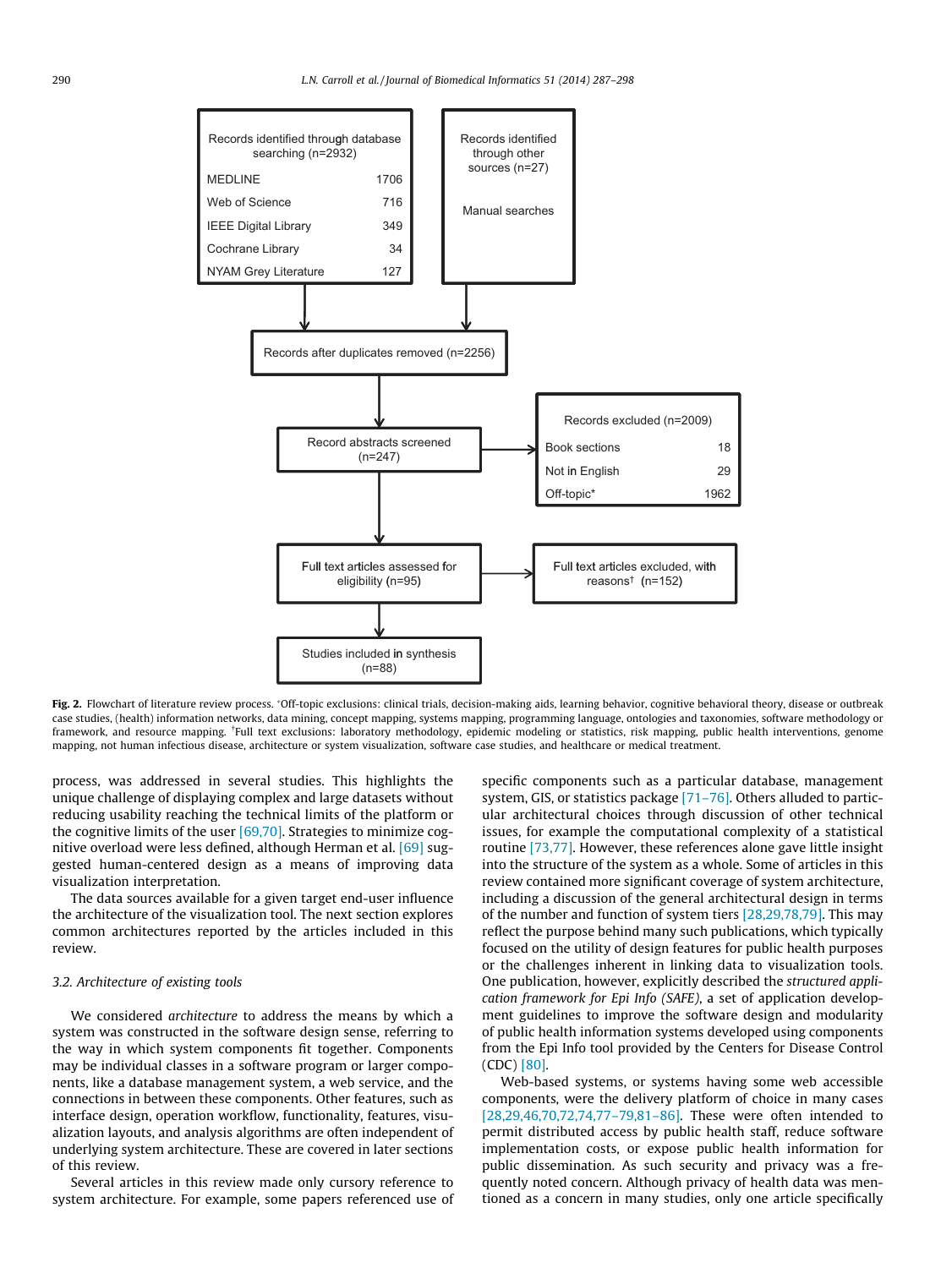discussed implementation of security protocols [\[84\]](#page-10-0). Others discussed methods for aggregating or otherwise de-identifying data [\[74,79\]](#page-10-0).

Total data volume, size of data transfer packets, or processing complexity in time or space were cited in a few studies [\[28,29,82,87\]](#page-10-0). These articles suggested the use of data warehousing and caching as possible approaches to address processing time related issues, noting that it takes time to calculate statistical values for use in infectious disease mapping. Several studies also mentioned cost as a major factor affecting architectural component choices [\[28,29,79,81,82\]](#page-10-0). Presented solutions included using open source or free proprietary software, using free web resources like the Google Maps API [\[88\]](#page-10-0), and building modular reusable components such as web services [\[28,29,79,80,82,89\].](#page-10-0) Overall, there appears to be a trend away from standalone visualization systems, and toward modular, service-oriented architectures and webbased user interfaces.

#### 3.3. User preferences

User preferences highlight how users prefer to interact with a tool or system, and can provide insights into possible sources of usability issues or adoption barriers. Studies of academic researchers and public health professionals indicated a preference for tools that help users evaluate disparate and complex high-quality data  $[44,46,49,62,90,91]$ , with the goal of improving comprehension and communication, as well as facilitating decision-making [19,44,46,49,62,66,67,90-92]. Additionally, participants in qualitative and quantitative studies emphasized the importance of userfriendly, reliable tools, with high-quality online documentation, and easy access to the source code  $[9,46,62,67,68,93]$ . Users in a variety of settings raised concerns regarding interoperability of new and existing tools, data sharing, and data confidentiality [\[46,49,66,68,93\].](#page-10-0) Additionally, analysis of a survey conducted by Bassil and Keller [\[67\]](#page-10-0) indicated that users in academic settings are nearly twice as sensitive to the cost of a new tool as are users in industry. This finding is consistent with many studies exploring or advocating for open-source and web-based infectious disease visualization tools to overcoming cost and resource barriers [\[62,70,73,77,79,84–86\]](#page-10-0). Moreover, these preferences mirror key themes from Section [3.1](#page-2-0), namely user trust, tool credibility and transparency.

A host of studies highlighted user preferences for data abstraction, each with the underlying theme of making complex data digestible and useful for users. Users expressed a strong interest in dynamic, interactive graphics that allow them to review their data at different levels (e.g. population or individual level) [\[19,44,46,66,67,69,90–92\].](#page-9-0) With such a function, users felt they could incrementally explore the data to evaluate both the big picture and the finer details. In addition, users valued common interface features such as zoom, pan, search, filter, save, undo, and work history [\[9,46,67–69,91,93\]](#page-9-0). Users also showed interest in highquality automated layouts and customizable features (e.g. color, size, shape) to facilitate understanding of the data [\[67–69,90\].](#page-10-0) Furthermore, some users demonstrated high interest in tools with multiple views or panels, enabling them to review their data from different perspectives [\[44,46,67–69,91–95\]](#page-10-0). In concert, users preferred easy navigation between views and synchronized browsing (e.g. monitor the same variable across panels) [\[67,68\]](#page-10-0). The ability to layer data, particularly among GIS users, was a common request to facilitate understanding of interactions or risk factors that overlap with disease outcomes [\[9,46,49,93\].](#page-9-0) Overall, these preferences emphasize the importance of information discovery and synthesis through iterative data exploration.

Such preferences guide the development of infectious disease visualization tools, and can inform strategies for incorporating the tools into routine practice. The corresponding features and functions have the potential to help users discover complex or hidden patterns [\[96\].](#page-11-0)

### 3.4. Features of existing tools

Having identified common information needs, system architectures, and user preferences, the following subsections explore existing tools and applications in more depth as they pertain to GIS, molecular epidemiology, and social network analyses. Each section also provides examples of common representations of GIS, molecular epidemiology, and social network data, respectively.

#### 3.4.1. GIS

The development of increasingly sophisticated geographic information systems (GIS) has provided a new set of tools for public health professionals to monitor and respond to health challenges. These systems can help pinpoint cases and exposures, identify spatial trends, identify disease clusters, correlate different sets of spatial data, and test statistical hypotheses. Often, these analyses are aided by visualization and mapping of data, provided via web services or a user interface. Our review identified many approaches to delivering GIS functions based on various sources of public health data. Common functions among these studies and systems were geocoding [\[8,72,73,79,97\],](#page-9-0) integrating data sources [\[72,73,98,99\]](#page-10-0), and cluster detection [\[84,97\]](#page-10-0). Mapping of data was commonly achieved through dot maps ([Fig. 3](#page-5-0)A) [\[8,46,72,73,75,76,81,84–86,96,99–106\]](#page-9-0), choropleth maps ([Fig. 3B](#page-5-0)) [\[8,44,71,75,78,95,96,99–102,104,105\]](#page-9-0), and isopleth or gradient maps ([Fig. 3](#page-5-0)C) [\[8,76,81,87,107\].](#page-9-0) Recurrent considerations cited within these papers included the privacy of public health data [\[29,75,79,82,101\]](#page-10-0), the alignment of GIS analytics to users' needs [\[76,96,101,103,105,108\],](#page-10-0) the motivations to make analysis services accessible, and the interoperability of data or system [\[8,29,79,101\].](#page-9-0) Since many GIS analytical services and geographic data are available through providers such as ESRI, Google, or the U.S. Census [\[88,109\]](#page-10-0), GIS systems in our review often utilize an architecture based on these services and map data.

The systems reviewed were designed with various targeted users in mind. Two broad divisions of these were systems intended for public access using publicly available data, and restricted systems intended for users with access to private public health data. In many cases, these systems cited the use of publicly available maps and cartographic data as a basis for spatial integration of other information [\[72–74,98,101\].](#page-10-0) Many systems utilize administrative geographic units as a basis to merge data across different health and population databases, for example to calculate incidence rates based surveillance data and a population census. Other approaches may either map other sources into an internal data model [\[77\]](#page-10-0) or to an ontology that supports data integration [\[29\]](#page-10-0).

Visualization methods for GIS in public health in our review focused on functions geared toward simplifying, integrating, or analyzing data in a spatial context. The simplest visualizations plot or aggregate spatial data to deliver static point or choropleth maps of individual or aggregate data, respectively. Many systems incorporated a temporal component, enabling either animation of data through time or restriction of the data displayed to a time window of interest [\[77,79,84,110\]](#page-10-0). A step beyond mere display of information, some GIS or spatial statistical methods seek to perform kernel-based smoothing to estimate risk maps [\[87,97,107\],](#page-10-0) visualize disease risk according to a statistical model [\[29,46,76,81,85,86,](#page-10-0) [107,111,112\]](#page-10-0), or compare one feature to another [\[71,84,97,](#page-10-0) [100,101\].](#page-10-0) While the ability to zoom and pan to navigate maps [\[79,96,105\]](#page-10-0) is a common interactive feature enjoyed by users, more advanced systems contain interactive controls to enable users to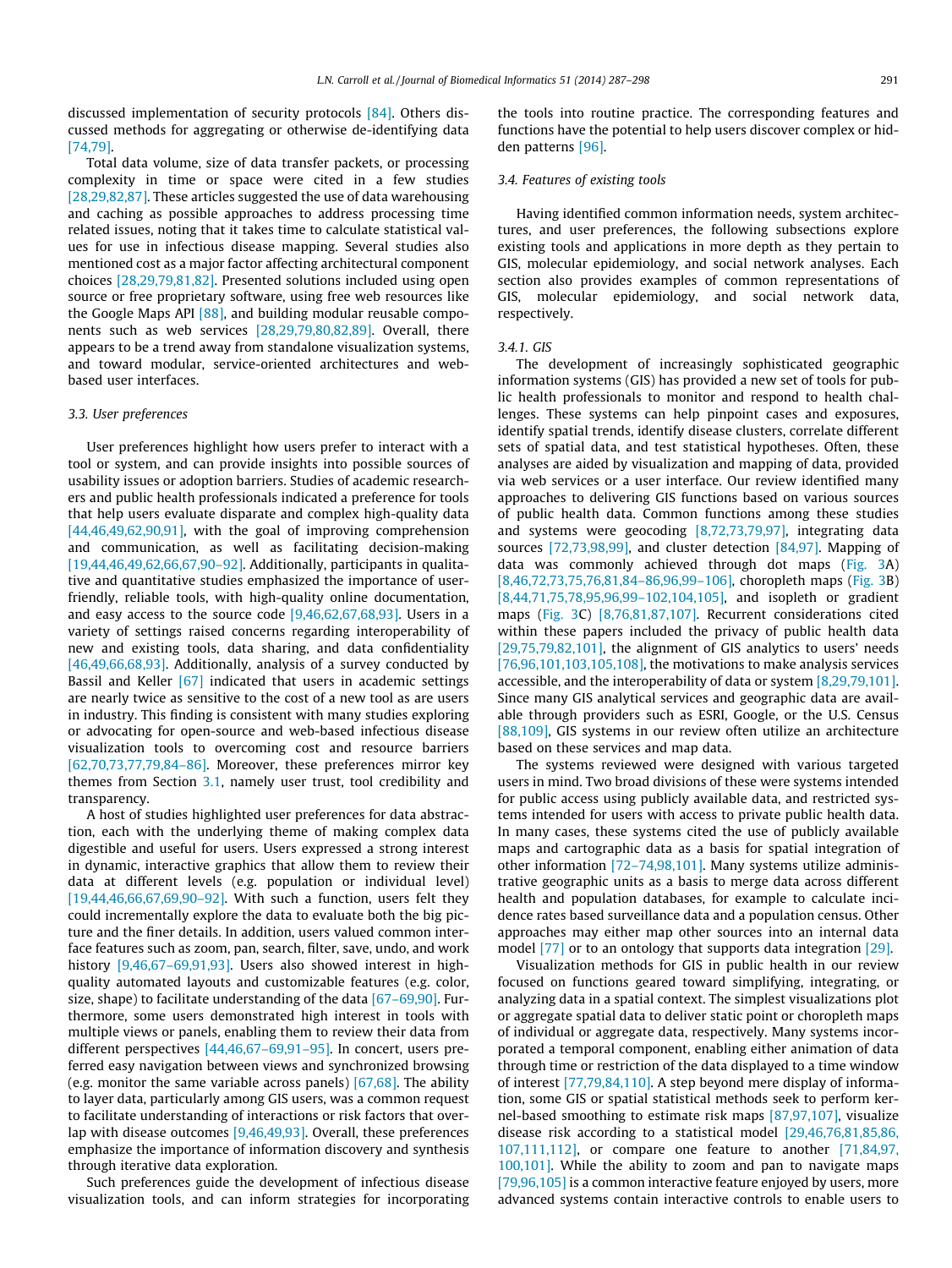<span id="page-5-0"></span>

Fig. 3. Common geographic (GIS) visualizations. A dot map (left) uses dots to represent a certain measure or feature displayed over a geographical map. They are often used to present the geographical distribution of various disease cases in infectious disease surveillance. This figure represents hypothetical infectious disease cases in the state of California. Each dot represents a specific disease case. These maps may help identify clusters of disease. In interactive tools, users may click individual cases or select subsets of cases to obtain further information. Individual level data is often aggregated in a choropleth map (middle), which uses graded colors or shades to indicate the values of some aggregate measure in specified areas. This figure shows the incidence rate per 100,000 persons of cases from map (left). Differences in the incidence rates by county are indicated with different shades, with a darker color indicating a higher rate. Interactive choropleth maps allow selection of regions to obtain additional information. Individual or aggregate level data may be used to statistically derive a spatial risk gradient (right). Other visualization features may allow zooming/panning of maps, introduction of other map layers such as roads, or selection of color scales.

retrieve information about selected items or regions, visualize the results of arbitrary queries [\[79\],](#page-10-0) control visualization options, control temporal ranges of data returned [\[77,79\],](#page-10-0) or link displays of data with alternate or comparative visualizations [\[78,79\].](#page-10-0)

#### 3.4.2. Molecular epidemiology

Molecular epidemiology is concerned with understanding the distribution or clustering of genetic variants, strains, serotypes, or other molecular groupings of pathogens. In molecular epidemiology, relationships between isolates are often calculated and conveyed through phylogenetic trees or dendrograms (Fig. 4). Visualization tools for molecular epidemiology often included phylogenetic analysis and visualization capabilities [\[113–115\],](#page-11-0) and visualization of contextual data using connected graphs [\[70,113\].](#page-10-0) The tools we reviewed were primarily designed to be accessed through the internet [\[70,113,114,116\]](#page-10-0). Most studies in our review included the capability to integrate GIS or location-based data with genetic or serotype visualizations [\[11,70,84,113–117\]](#page-9-0). Two of the tools were designed to produce visualization (KML) files for display in other GIS packages [\[11,115\],](#page-9-0) while other web based tools made use of external GIS services embeded within the website, primarily Google maps, ESRI/ArcGIS or HealthMap [\[70,116,117\]](#page-10-0).

Some tools were designed with specific organisms in mind, for example staphylococcal [\[117\]](#page-11-0) or influenza [\[116\]](#page-11-0) infections. Driscoll et al. [\[70\]](#page-10-0) developed Disease View, a set of tools to understand host-pathogen molecular epidemiology. They demonstrated the use of this tool to analyze aspects of the Vibrio cholera outbreak that occurred in the aftermath of the 2010 Haiti earthquake. These tools allow spatial views of molecular epidemiological properties associated with outbreaks, for example showing sequence variation of genes associated with disease virulence between outbreak locations. Other tools were designed to accommodate multiple organisms or user-specified organisms [\[113–115\]](#page-11-0). One such tool, designed specifically for geospatial surveillance of genomic characteristics of NIAID category A–C viral and bacterial pathogens, is GeMIna [\[11\]](#page-9-0). This tool collects curated metadata relating to the diseases. Other views of the distribution of genotypes across a large geographic scale help to understand the relationship between the population biology and geography of a pathogen species [\[118\].](#page-11-0) This is sometimes known as phylogeography.

As with GIS systems, data integration was a key component of the web based tools, with all web based tools incorporating access to or prepopulated with existing sets of data or meta-data, including pathogen, isolate and sequence data. Several studies discussed approaches for integration of genetic and social network data



Fig. 4. Dendrogram. A dendrogram, or phylogenetic tree, is a branching diagram or ''tree'' showing the evolutionary history between biological species or other entities based on their genetic characteristics. Species or entities joined together by nodes represent descendants from a common ancestor and are more similar genetically. This figure shows a hypothetical example of a rooted dendrogram, wherein the horizontal position of individuals represents the genetic distance from a specific progenitor. With the advancement of DNA sequencing technologies, phylogenetic trees have been used widely in infectious disease control to depict the genetic similarities and differences between strains and variants of a certain disease pathogen. Knowing whether infectious diseases occurring in different areas are from the same strain provides key information on the source of infection and how the disease may been transmitted. Interactive features of these visualizations may include the ability to collapse or color and label branches.

[\[35,36,38,89,119\].](#page-10-0) In the absence of known exposures between cases, or in the case of ineffective contact investigations, molecular epidemiology or genomic approaches can identify potential members of an outbreak cluster. These studies showed social network data alongside genetic data using custom visualizations, but tools with the capacity to visualize the interplay of these data types systematically are still being developed.

## 3.4.3. Social network analysis

In addition to geographic and molecular epidemiologic data, networks of social contact or disease exposure are a third type of complex data that are increasingly being used to understand dis-ease outbreaks. As shown in [Fig. 1,](#page-1-0) social network analysis as a field is growing relative to health literature as a whole; however, it is at an earlier stage than for the other two topics. In order to describe the use of social network visualizations for public health, we therefore considered a broader set of publications that often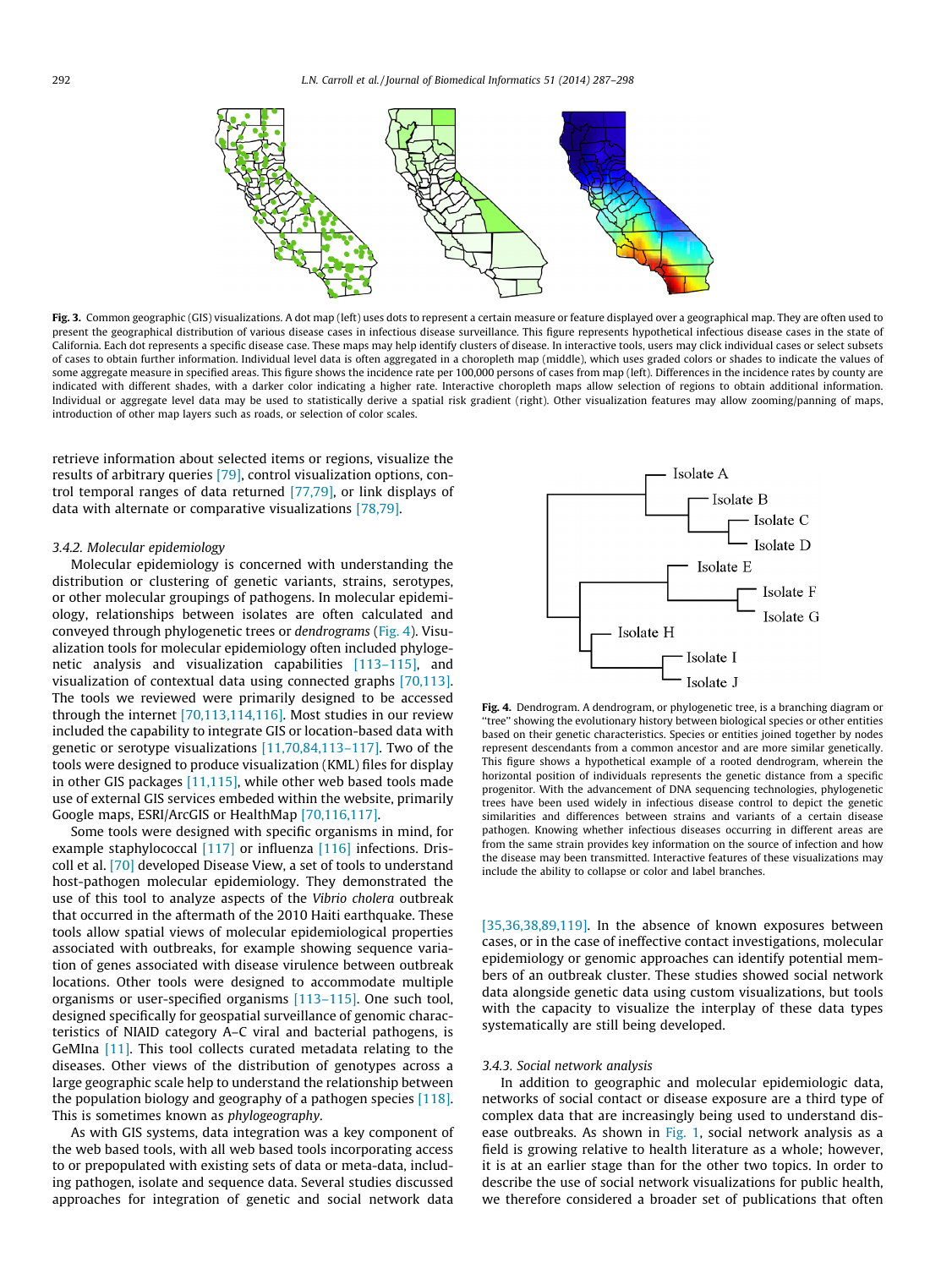described visualizations of single outbreaks or analyses, in addition to those directly describing tools used to visualize outbreak networks. Nevertheless, these publications inform desiderata for visualizations of these networks, which in turn inform the features or design requirements such systems should consider. Applications of social network analysis in public health typically focus on routes of infection in communicable disease contact investigation; hence, most of the publications in our survey address this topic.

Although only eight articles were directly pertinent to social network analysis, these papers did address a variety of uses of and challenges for the application of network analysis for infectious disease control. Common purposes of network analysis included risk stratification of contacts, identifying common characteristics of those infected, visually communicating or mapping cases for improved understanding of outbreaks, and identifying potential pathways of transmission [\[24,38,120\]](#page-10-0). Among the considerations for data visualization addressed by these studies, several common features were observed: use of shape, color, and graph position to convey information [\[24,38,89,120,121\]](#page-10-0); display of individual case features or identity; and identification of important clusters or paths in the network [\[24,89,120\]](#page-10-0). In more advanced analyses, studies may seek to compare or estimate networks across other variables, such as including a temporal dimension in the study [\[38,83,89,120,121\]](#page-10-0) (Fig. 5); integrating geographic or location features [\[83,89,110,120,121\]](#page-10-0), or identifying exposures via molecular epidemiology as discussed in the previous section.

Consistent with our findings in other sections of the study, other important considerations recognized within the network analysis studies focused on the importance of designing network visualizations that provide the right information to users without confusing them. These considerations took the form of discussions about information overload from complex graphs [\[120\],](#page-11-0) the inclusion of diverse user preferences for visualization [\[120,121\]](#page-11-0), and the importance of training to help users understand and utilize these graphics [\[24,89\]](#page-10-0). Viegas and Donath [\[121\]](#page-11-0) and Hansen et al. [\[120\]](#page-11-0) studied non-standard network layouts, and included user assessments to help evaluate how these could best be used. Although most publications discussed the use of networks in a disease control context, Andre et al. [\[24\]](#page-10-0), Cook et al. [\[89\],](#page-10-0) and McElroy et al. [\[38\]](#page-10-0) explicitly described how network visualizations could be used to aid decision-making via prioritization of resources or investigations. Other less common considerations for network analyses described in our review include the use of repeated contacts as a heuristic for risk, studies of population mixing [\[24\],](#page-10-0) the use of touch-screen interfaces to navigate networks [\[120\]](#page-11-0), the importance of aggregated data visualization options to prevent information overload [\[120\],](#page-11-0) and the use of simulation to augment missing data [\[83\].](#page-10-0)

Mostly absent from these studies were visualization methods to help users understand network structures at an aggregate or summarized level, comparable to the choropleth map in GIS. Although visualizations like collapsed nodes, flow diagrams, and network metric distributions (such as node degree distribution) [\[122\]](#page-11-0) have been used in other domains, these techniques may not yet be familiar interfaces for lay users, and hence have not been widely employed in tools for public health. As network data become increasingly integrated with GIS, molecular epidemiology, and other health indicators, evaluation of more diverse methods of network visualization consistent with end-user preferences, training level, statistical literacy, and cognitive ability will be needed.

#### 3.5. Usability and evaluation

The usefulness of a system is often used to describe a system's overall effectiveness. The concept of usefulness can be measured as a combination of utility and usability. Traditional system evaluation has focused on utility, determining whether an information system is able to meet the functional requirements of a user who wants to accomplish a specific set of work tasks. This is demonstrated in studies which evaluate information systems based on a strict set of functional metrics, such as accuracy and efficiency [\[77\].](#page-10-0)

In addition to evaluating system functionality, it is becoming increasingly important to evaluate system usability. Some researchers have conducted usability evaluations to provide justification for the time and effort spent developing and deploying these complex tools  $[123]$ . In addition, the intended benefit of many information systems is to facilitate interaction between users and data, and so usability itself is the primary measure of system usefulness [\[124\]](#page-11-0). However, the articles we examined have revealed that features which improve the usability of one system cannot always be generalized to other systems, since different users may have different task-specific system requirements [\[62,93\]](#page-10-0).

Even though specific design recommendations may not apply broadly across systems, studies cited common methods to reliably evaluate the usability of a system. These methods include the use of qualitative investigation techniques, such as participant observations, interviews, and workflow analysis [\[51,125,126\]](#page-10-0). Participant observations involve watching users as they perform their work, during which researchers have encouraged users to ''talk



Fig. 5. Social network diagram. A social network is a graphical representation of social relations or exposures consisting of nodes (individuals within the network) and ties (relationships between individuals). Nodes are usually represented as points or other shapes while ties are represented by lines between the nodes. Differences in the shapes or lines of the diagram may be used to represent different characteristics of the individuals or the relationships. This figure shows a hypothetical example of a force-directed social networks diagram. Social networks analyses in infectious disease control have been gaining importance in the past decade. Examining these social relationships between disease cases and their secondary contacts may be beneficial to tracking the spread of infectious diseases within interconnected social networks. It is especially useful in identifying the index or source case and predicting which individuals are more likely to become infected and further infect others.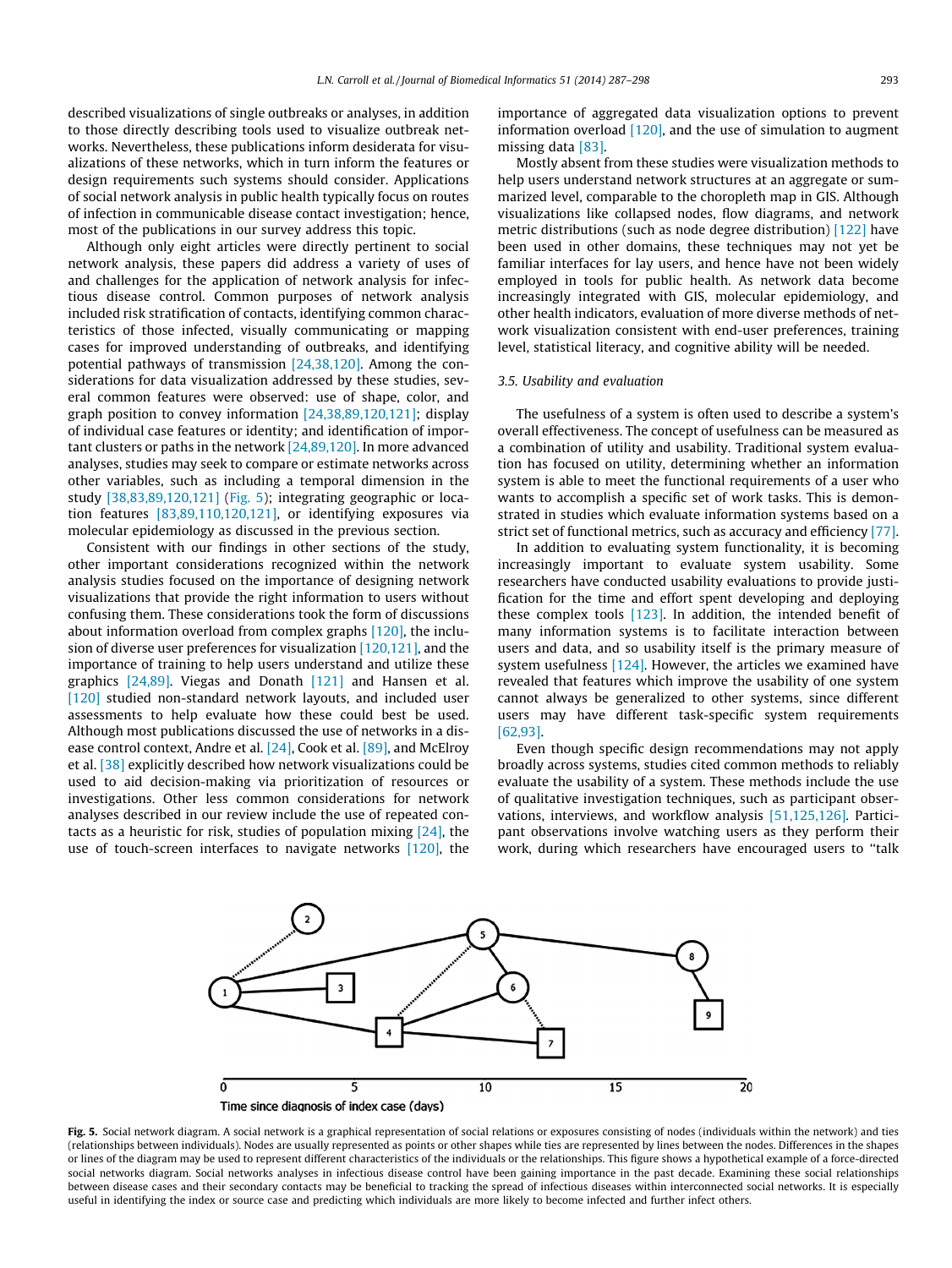aloud'' during interactions with information systems. These observations have served as the basis for semi-structured interviews and focus groups used to obtain in-depth descriptions of user behavior [\[51,125,126\].](#page-10-0) Published studies also describe the use of interviews to highlight areas for further investigation, either by pinpointing particular aspects that a user does not like, or by uncovering new interactions that a user would like to see added  $[125]$ . In addition, observations and interviews have been combined with questionnaires containing Likert scale questions, asking users to rate their satisfaction with information systems [\[46\].](#page-10-0)

However, researchers acknowledged that efforts to simplify interactions between users and data may have the unintended consequence of limiting functionality  $[62]$ . For this reason, some researchers found it important to engage users in the design and development processes. This was accomplished by employing usability evaluation techniques in conjunction with participatory design methods, allowing feedback to be incorporated into the system throughout the development process [\[8,70,125,126\].](#page-9-0) Researchers also expressed interest in studying user work behaviors over longer time periods [\[93\]](#page-11-0), an aspect which might be addressed by soliciting feedback during an ongoing participatory design process [\[91,124\].](#page-10-0)

#### 3.6. Implementation and adoption

Barriers to adoption vary widely and are not mutually exclusive within a given organization or individual. System-level barriers, such as access issues (e.g. lack of internet or finances) and lack of organizational support were significant barriers in organizations worldwide [\[8,9,47,49,57,58,79,99,101,127,128\]](#page-9-0). Jurisdictions often struggle to share data due to lack of data standardization (e.g. data heterogeneity, missing data, lack of interoperability) and face data confidentiality concerns which collectively compound the alreadycomplex task of monitoring diseases [\[8,9,29,46,49,73,99,127,128\].](#page-9-0) Furthermore, user-level concerns may also result in adoption barriers. Confusion regarding how to create or use effective graphics, and a lack of familiarity with the concepts in the tool could be substantial learning barriers [\[47,58,99\]](#page-10-0). Fear of change and an interest in staying within one's comfort zone, in addition to a lack of trust and misconceptions about the use of the tool, may also prevent adoption of a valuable tool [\[47,49,68\]](#page-10-0). Indeed, studies indicated that many users relied on other tools (e.g. Mircosoft Office suite) because they felt that many existing tools were too complex and had a substantial learning curve [\[8,9,47,68,79,85,96,99,128\].](#page-9-0)

Despite the potential for data visualization tools to monitor and aid control efforts for infectious diseases, such tools have had only limited adoption [\[49,97\]](#page-10-0) and only one system was assessed for distribution [\[129\]](#page-11-0). Usability studies and implementation projects are remarkably interdependent, as successful adoption often requires developers to re-design elements of the tool to further address the users' needs  $[8,70,125]$ . The resulting iterative design process often helps users identify previously unexpressed or unknown information needs  $[93]$ , resulting in the need for subsequent usability studies. However, this process can be time consuming, and users may find alternative systems that meet their current needs before the tool is completed [\[8,127\].](#page-9-0) Moreover, existing tools are largely isolated to the jurisdictions and organizations that developed them and may be based on proprietary systems [\[8,46\].](#page-9-0) Such silos could prevent the widespread adoption of tools by other agencies or organizations.

While the specifics of adoption strategies may vary depending on the particular organization or agency and their needs, some common strategies emerged from the literature review. Several studies recommended ongoing user collaboration with the tool developers to ensure that the users' needs were heard early on in the project, and to create the opportunity for regular feedback [\[8,9,68,79,125,127\]](#page-9-0). Further, studies advocated for open source tools to reduce access barriers, particularly in low-resource settings [\[71,79,99,127\]](#page-10-0). Integrating the tool into existing workflow was also recommended as a strategy to encourage users to regularly utilize the tool [\[8,47,51,68,99,124\]](#page-9-0). Additionally, providing adequate user training and education, as well as ongoing technical support, for staff was considered essential for successful adoption of a novel tool in many studies [\[8,46,47,49,62,79,80,92,96,99,101,](#page-9-0) [124,127,128\]](#page-9-0); effective user training may build the users' selfconfidence in the use of the tool and encourage them to try the tool [\[125,127\]](#page-11-0). In concert, these strategies may create an environment for sustained use.

#### 4. Discussion and conclusion

In this review, we assessed the current landscape of visualization tools developed for infectious disease epidemiology. We characterized these tools in terms of information needs and user preferences, features and system architectures of existing tools, as well as usability and adoption considerations. By focusing on visualizations of GIS, molecular epidemiological, and social network data, we also explored similarities among these three types of increasingly common data types. The richness of the information offered by these data for communication and decision making are counterbalanced by difficulties in displaying, interpreting, and trusting these data sources. In our review of tools throughout their lifecycle from conception to development to adoption, several themes and challenges emerged pertaining to both individual stages as well as broader topics. Despite the different scholarly approaches of the included articles, the following themes emerged: (1) importance of knowledge regarding user needs and preferences; (2) importance of user training; integration of the tool into routine work practices; (3) complications associated with understanding and use of visualizations; and (4) the role of user trust and organizational support in the ultimate usability and uptake of these tools. Another broader theme that became apparent is that individual tools and datasets are rarely sufficient, even for local decision making. Therefore, interoperability of tools and the importance of data sharing and integration were important goals that should factor into the design of visualization tools.

The utility of visualization tools is constrained by the extent to which they address the information needs of users. Information needs are as complex and varied as the tasks performed by public health professionals. Consequently, developing information visualization tools to meet these needs is correspondingly complex. Indeed, developers have addressed information needs in a multitude of ways, resulting in the current diversity of data visualization tools, each serving as a case study for one approach to resolve these needs. Regardless of the study population, users indicated that they needed timely access to reliable, high-quality information to perform their duties. Efforts to map users' queries of common data types (e.g. GIS, molecular epidemiology, and social networks) to meaningful visualizations have raised concerns regarding the potential for misinterpretation and cognitive overload due to the complexity of infectious disease data [\[130\]](#page-11-0).

Despite results from studies with users emphasizing the value of dynamic, interactive graphics to facilitate data exploration and abstraction, existing tools are largely still static. And while static graphics are extremely useful, pairing them with interactive features may give users more freedom to explore and learn from their data. Sophisticated data analysis and visualization systems, such as R [\[131\],](#page-11-0) SAS [\[132\]](#page-11-0) and Matlab [\[133\]](#page-11-0) have traditionally enabled expert users to create hard coded (but rapidly adjustable) graphics using code. The increasing use of these platforms to create userfriendly, interactive, web-based versions of these visualizations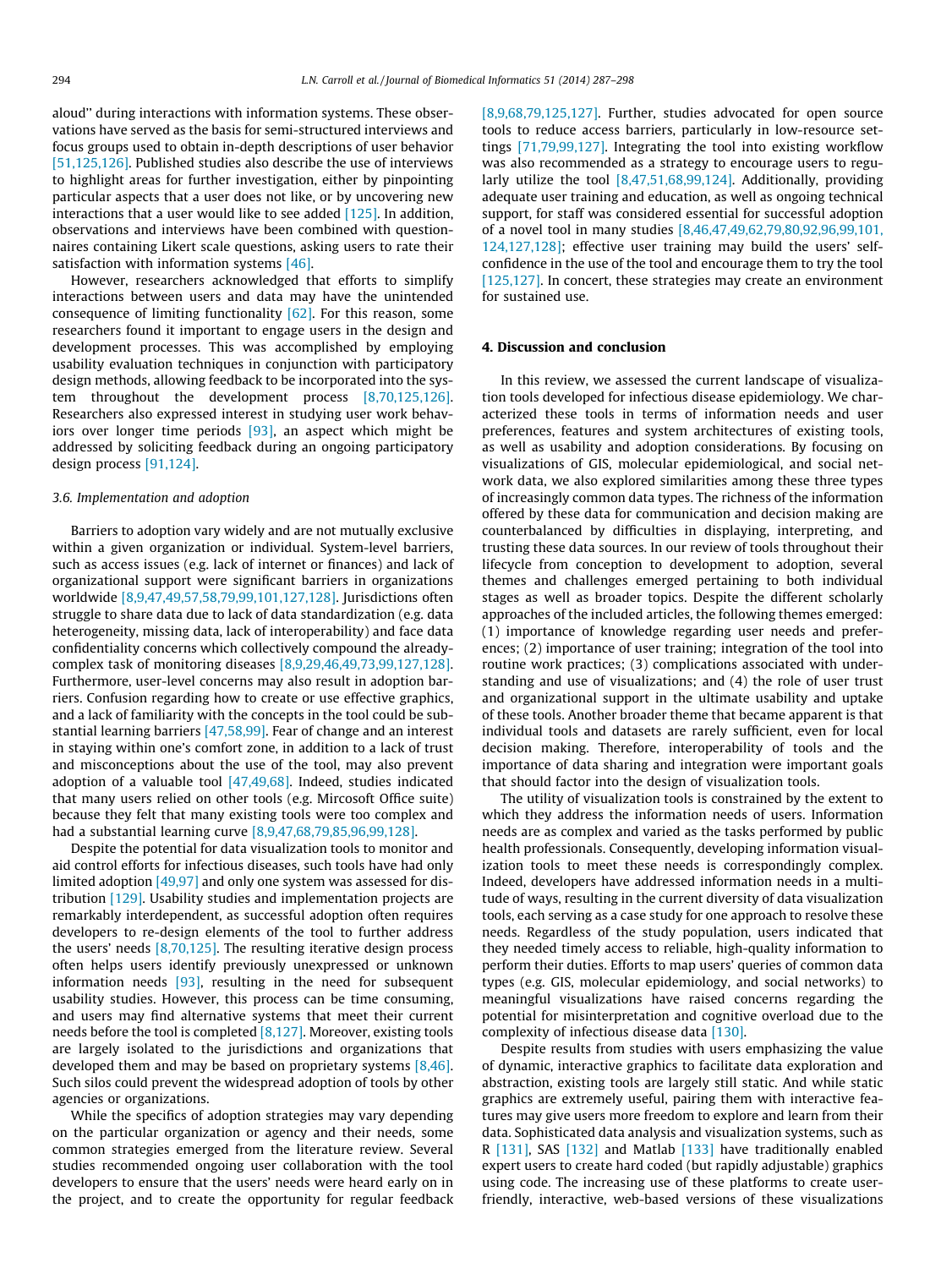through technologies such as scalable vector graphics (SVG), dynamic HTML (DHTML), and Shiny [\[134\]](#page-11-0) has the potential to greatly simplify users' access to interactive, web-based visualizations. The distinction between visualization tools requiring coding and online visualization tools is also somewhat blurred by the ability to embed fully functional data analysis and visualization within web applications, as has been done using RStudio [\[135\]](#page-11-0) to allow the use of R within the Centers for Disease Control and Prevention's BioSense surveillance system [\[136\]](#page-11-0).

In addition to BioSense, several well-known surveillance systems are not included in this review, including the Centers for Disease Control's EARS (Early Aberration Reporting System) and Johns Hopkins's ESSENCE (Electronic Surveillance System for the Early Notification of Community-based Epidemics). These systems have a limited representation in scholarly literature (as they are commonly developed and evaluated internally) and are not discussed in terms of visualization features. For example, a published evaluation of the EARS system focused chiefly on its aberration detection algorithms [\[137\].](#page-11-0) Consequently, they were not captured in the scope of this review. However, these systems face many of the same constraints as those discussed in this review: data standardization and quality in diverse jurisdictions, limitations of user knowledge and organizational capacity to implement the tool, as well as generation of accurate and easy-to-understand visualizations.

Visualizations with interactive features or sophisticated visual elements may require sufficient rendering capability and user experience to maximize their potential. For example, to access an area of interest in a 3D representation, users will typically need to adjust other visual cues (e.g. rotate the graphic, change transparency or depth queuing) [\[69\].](#page-10-0) Koenig et al. [\[92\]](#page-11-0) explored visual perceptions among public health users in GIS environments and demonstrated a preference for a blue and red color scheme to represent health and morbidity, respectively. However, studies emphasized that color schemes and visual elements should be sensitive to multi-cultural users, users with color-blindness, and rendering limitations of existing systems [\[46,67,92\].](#page-10-0) These visual elements also contribute to data (mis)interpretation. Consequently, guidelines have been proposed for color schemes and visual elements to minimize the risk of misinterpreting the data. For example, use of single-hue color progression (e.g. white to dark blue) to show sequential data is more intuitive than spectral schemes (e.g. rainbow) that force users to assign arbitrary magnitudes to rainbow colors [\[138\]](#page-11-0).

Together with utility (functional effectiveness), usability (perceived ease of use) is sometimes considered to be a core component of determining the overall usefulness of a system. This makes usability one of the dimensions that can contribute to the adoption of a new information system [\[139\].](#page-11-0) Usability has been assessed by examining several dimensions including learnability, memorability, error prevention/recovery, efficiency, and user satisfaction [\[140\].](#page-11-0) However, usability also varies depending on the specific information needs of an individual user, particularly because efficiency depends on the task being performed. This presents an interesting problem when trying to highlight best practices with regards to usability. After a system has been developed, usability evaluation techniques can be used to assess its overall usability. The evaluation can contain quantitative assessment of accuracy and time efficiency as compared to a previous system or suitable alternative, such as a spreadsheet or database. With a sufficient pool of users and clearly defined metrics, a usability evaluation can yield statistically significant results, although this is not necessarily meaningful when assessing qualitative aspects, such as user satisfaction and perceived learnability.

Further, there was little discussion in the included literature about how to organize and sustain the implementation phase. The literature highlighted minimal success in widespread implementation and adoption of data visualization tools. While substantial barriers exist, there are strategies to address many of them, including obtaining management support, providing ongoing user training support, and starting a pilot program to integrate the tool into existing workflow. However, with extensive variability in data management systems, needs, and attitudes, widespread adoption of a given tool is difficult task. For example, integrating the novel tool into a given workflow requires collaboration between agencies and organizations, qualified staff for observation and interview studies, and time. Due to the variability of site structure, and thus workflow, the optimal implementation strategy may vary, limiting the desired widespread adoption. Consequently, implementation becomes a site-specific endeavor, rather than a one-size-fits all task. The participatory design approach can increase the amount of exposure that users have to the system, allowing for a better approximation of usage habits over time and understanding of the users' needs. Obtaining management support and creating a pilot implementation project may benefit from theory-driven communication campaigns to raise interest and support. For example, the literature supports a highly variable knowledge of and support for data visualization tools among management and staff. Behavior change theories, such as the Stages of Change Model [\[141\]](#page-11-0) or the Diffusion of Innovations [\[142\]](#page-11-0), may improve adoption rates by targeting messages to different populations based on their readiness and interest in adopting the novel tool.

Many studies highlighted the importance of adequate and ongoing training for users, providing a possible avenue to explore in more depth to minimize the risk of misinterpretation as well as improve adoption. In a recent study, more than half of the participating public health professionals indicated they were likely to seek training in a variety of tasks, including data visualization, epidemic modeling, GIS, cluster analysis and statistical modeling [\[62\].](#page-10-0) They also preferred a variety of training styles (e.g. task-oriented tutorials, user guides, and hands-on training). Such training opportunities may also improve the perceived transparency of the tool. Further, integrating user training time, cost of the tool, and support staff into site budgets may also encourage more consistent, trained use of the tool. An atmosphere supporting regular use of the tool can encourage users to spend more time learning about the tool's features and functions while helping them become more savvy, creative, and comfortable with the tool [\[96,125\]](#page-11-0). However, few of these studies addressed the growing need for enhanced statistical education to enable users to better understand their data in more depth. For many non-expert users, a trade-off is often made in favor of easy-to-use, ''black box'' programs instead of in-depth understanding of the limitations of data analysis. The desire for a system that allows users to query the data and receive results in plain language may undermine the very nature of complex data. Future research should endeavor to help users strike a balance between in-depth understanding of data and system usability.

Lastly, pragmatic constraints of widespread tool adoption, including funding considerations, jurisdictional constraints, as well as data sharing and confidentiality concerns, may prove more difficult to overcome. Public health organizations worldwide face technological and financial access barriers preventing them maximizing the potential of visualization tools for epidemiology. Finite funding streams often force organizations to adapt existing systems that may not best serve their needs. Further, jurisdictional constraints and data sharing concerns create information silos, leading to reduced data potential. Infectious diseases do not follow jurisdictional boundaries, and new policies are needed to increase secure data sharing across organizations to facilitate decision making and improve distribution of resources. Public health organizations need more funding to explore customizable visualization tools for infectious disease that include public health users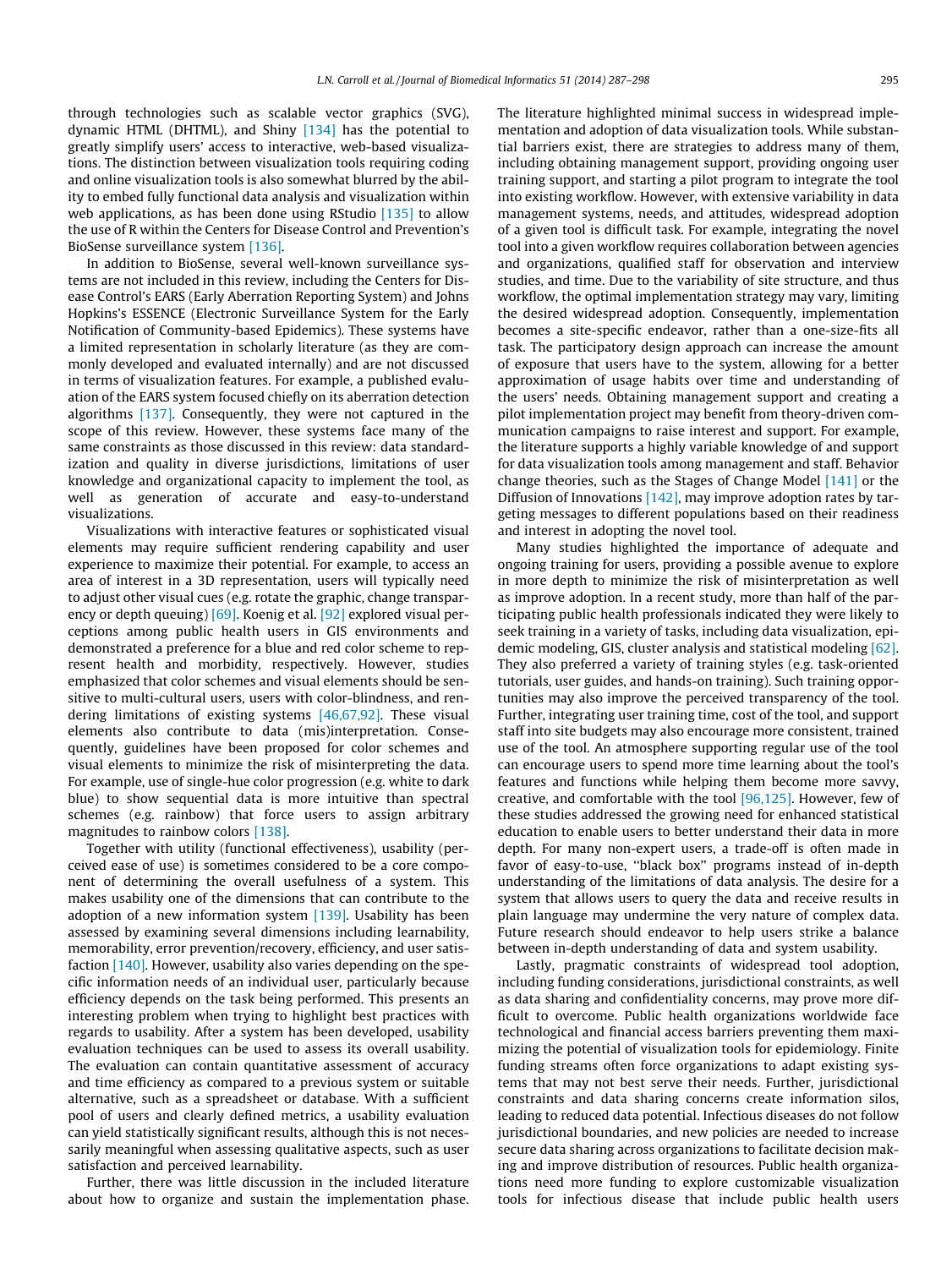<span id="page-9-0"></span>throughout development. Such work would further inform best practices for visualization tools of the complex data types public health professionals are expected to synthesize and act upon.

#### 4.1. Future directions

As data types and sources become increasingly large and complex, so too should the strategies to integrate disparate and often incomplete data into novel visualization tools. Concerns regarding data quality and accuracy are particularly relevant for visualization tools as these tools can be limited by the inputted data. Discussions of current data limitations highlight issues of scale and uncertainty, accuracy of datasets for spatial and epidemic models used in tools, and the impact of residential address errors in geocoding, to name a few [\[143–147\]](#page-11-0). In order to draw meaningful and accurate conclusions from the data, visualization tools should represent missingness and uncertainty clearly. For instance, a recent study demonstrated that participants interpreting graphics with missing data tended to misinterpret results, but with equal confidence in their interpretations as those viewing more complete graphics [\[148\].](#page-11-0) Similarly, geographic analyses are known to be sensitive to overestimation of rates in small populations, which often correspond to large, sparsely populated regions, resulting in visual biases in interpreting choropleth maps [\[130\]](#page-11-0). These results suggest that users may not be aware of the need for better representation of missingness and uncertainty, and studies to evaluate the best means of doing so are still in their infancy. Continuing research on visualization algorithms that account for missing and uncertain data is needed to overcome these hurdles.

Another important challenge for future developers of information visualization tools for public health is to focus not only on individual user needs and comprehension of graphics, but also to plan and develop these tools in the broader contexts of available data, existing algorithms/services, team collaboration, and interorganizational and interdisciplinary needs. Too many software projects are developed as new information silos, resulting in redundancy of effort, failure to integrate data and tools, and challenges to training and adoption. Further, many existing systems (e.g. BioSense) are access-restricted, limiting their use in infectious disease epidemiology, and may not have completed (or shared) evaluations of their visualization features. Visualization tools of the future should be developed to be compatible with existing data formats and standards, and interoperable with each other. Future tools should also adapt to the increasing pressure to be openaccess, allowing users from low-resource settings, academia, and industry to capitalize on the advances in surveillance and visualization technology. This level of interoperability could support more advanced features such as phylogeography (the study of genetic variation across geographic space), inference of personto-person contact from molecular epidemiology, statistical cluster detection based on joint spatiotemporal and genomic data, integration of remote sensing and environmental data, and other tasks as users become increasingly savvy in their use of advanced analytical and visualization tools for public health.

## 4.2. Limitations

Although this systematic review covers a wide range of visualization tools for infectious diseases, there are three main limitations. First, while the scope and search terms of the review were purposefully broad, we likely missed relevant articles. Second, many public health informatics tools, if described in manuscripts at all, may be published in non-indexed conference proceedings, and thus more recent or undersold tools may not have been retrieved. Further, systems or informatics needs assessments that have no associated publications on their visualization features (e.g. developed and used in practice only) were not readily available for our study, and systems with access-controlled content could not be assessed in context with the other tools identified here. For example, the Centers for Disease Control and Prevention's Public Health Information Network (PHIN) and BioSense as well as the International Society for Disease Surveillance have nonindexed content that the review did not capture. Lastly, we focused on English articles for practical reasons, but by doing so we may have excluded valuable contributions from teams around the world. However, our review included English articles in journals worldwide.

## Acknowledgments

The authors gratefully acknowledge Margo W. Bergman, Ph.D, MPH and Kyle M. Jacoby, Ph.D for thoughtful review and comment. Research reported in this publication was supported by the National Library of Medicine of the National Institutes of Health under award number R01LM011180. The content is solely the responsibility of the authors and does not necessarily represent the official views of the National Institutes of Health.

#### Appendix A. Supplementary material

Supplementary data associated with this article can be found, in the online version, at [http://dx.doi.org/10.1016/j.jbi.2014.04.006.](http://dx.doi.org/10.1016/j.jbi.2014.04.006)

#### References

- [1] [Bos L, Blobel B. Semantic interoperability between clinical and public health](http://refhub.elsevier.com/S1532-0464(14)00091-4/h0005) [information systems for improving public health services. Med Care](http://refhub.elsevier.com/S1532-0464(14)00091-4/h0005) [Compunetics Four 2007;4:256](http://refhub.elsevier.com/S1532-0464(14)00091-4/h0005).
- [2] [Friede A, Reid JA, Ory HW. CDC WONDER: a comprehensive on-line public](http://refhub.elsevier.com/S1532-0464(14)00091-4/h0010) [health information system of the Centers for Disease Control and Prevention.](http://refhub.elsevier.com/S1532-0464(14)00091-4/h0010) [Am J Pub Health 1993;83\(9\):1289–94](http://refhub.elsevier.com/S1532-0464(14)00091-4/h0010).
- [3] [Friede A, Blum HL, McDonald M. Public health informatics: how information](http://refhub.elsevier.com/S1532-0464(14)00091-4/h0015)[age technology can strengthen public health. Annu Rev Pub Health](http://refhub.elsevier.com/S1532-0464(14)00091-4/h0015) [1995;16\(1\):239–52.](http://refhub.elsevier.com/S1532-0464(14)00091-4/h0015)
- [4] [Baker EL et al. CDC's Information Network for Public Health Officials \(INPHO\):](http://refhub.elsevier.com/S1532-0464(14)00091-4/h0020) [a framework for integrated public health information and practice. J Pub](http://refhub.elsevier.com/S1532-0464(14)00091-4/h0020) [Health Manage Pract 1995;1\(1\):43–7](http://refhub.elsevier.com/S1532-0464(14)00091-4/h0020).
- [5] [Victor LY, Edberg SC. Global Infectious Diseases and Epidemiology Network](http://refhub.elsevier.com/S1532-0464(14)00091-4/h0025) [\(GIDEON\): a world wide Web-based program for diagnosis and informatics in](http://refhub.elsevier.com/S1532-0464(14)00091-4/h0025) [infectious diseases. Clin Infect Dis 2005;40\(1\):123–6](http://refhub.elsevier.com/S1532-0464(14)00091-4/h0025).
- [6] [Reeder B et al. Public health practice within a health information exchange:](http://refhub.elsevier.com/S1532-0464(14)00091-4/h0030) [information needs and barriers to disease surveillance. Online J Pub Health](http://refhub.elsevier.com/S1532-0464(14)00091-4/h0030) [Inform 2012;4\(3\).](http://refhub.elsevier.com/S1532-0464(14)00091-4/h0030)
- [7] [Khan AS et al. The next public health revolution: public health information](http://refhub.elsevier.com/S1532-0464(14)00091-4/h0035) [fusion and social networks. Am J Pub Health 2010;100\(7\):1237–42](http://refhub.elsevier.com/S1532-0464(14)00091-4/h0035).
- [8] [Driedger SM et al. Correction: using participatory design to develop \(public\)](http://refhub.elsevier.com/S1532-0464(14)00091-4/h0040) [health decision support systems through GIS. Int J Health Geogr 2007;6.](http://refhub.elsevier.com/S1532-0464(14)00091-4/h0040)
- [9] [Kothari A et al. Mapping as a knowledge translation tool for Ontario Early](http://refhub.elsevier.com/S1532-0464(14)00091-4/h0045) [Years Centres: views from data analysts and managers. Implement Sci](http://refhub.elsevier.com/S1532-0464(14)00091-4/h0045) [2008;3:4](http://refhub.elsevier.com/S1532-0464(14)00091-4/h0045).
- [10] [Robertson C, Nelson TA. Review of software for space-time disease](http://refhub.elsevier.com/S1532-0464(14)00091-4/h0050) [surveillance. Int J Health Geogr 2010;9:16.](http://refhub.elsevier.com/S1532-0464(14)00091-4/h0050)
- [11] [Schriml LM et al. GeMInA, genomic metadata for infectious agents, a](http://refhub.elsevier.com/S1532-0464(14)00091-4/h0055) [geospatial surveillance pathogen database. Nucl Acids Res 2010;38\(Suppl.](http://refhub.elsevier.com/S1532-0464(14)00091-4/h0055) [1\):D754–64.](http://refhub.elsevier.com/S1532-0464(14)00091-4/h0055)
- [12] [Lopes CT et al. Cytoscape Web: an interactive web-based network browser.](http://refhub.elsevier.com/S1532-0464(14)00091-4/h0060) [Bioinformatics 2010;26\(18\):2347–8](http://refhub.elsevier.com/S1532-0464(14)00091-4/h0060).
- [13] [Heymann DL, Brilliant L. Surveillance in eradication and elimination of](http://refhub.elsevier.com/S1532-0464(14)00091-4/h0065) [infectious diseases: a progression through the years. Vaccine 2011;29\(Suppl.](http://refhub.elsevier.com/S1532-0464(14)00091-4/h0065) [4\). D141–4](http://refhub.elsevier.com/S1532-0464(14)00091-4/h0065).
- [14] [Klompas M et al. Harnessing electronic health records for public health](http://refhub.elsevier.com/S1532-0464(14)00091-4/h0070) [surveillance. Online J Pub Health Inform 2011;3\(3\)](http://refhub.elsevier.com/S1532-0464(14)00091-4/h0070).
- [15] [Hills RA, Lober WB, Painter IS. Biosurveillance, case reporting, and decision](http://refhub.elsevier.com/S1532-0464(14)00091-4/h0745) [support: public health interactions with a health information exchange. In:](http://refhub.elsevier.com/S1532-0464(14)00091-4/h0745) [Biosurveillance and biosecurity. Springer; 2008. p. 10–21.](http://refhub.elsevier.com/S1532-0464(14)00091-4/h0745)
- [16] [Reis B, Kohane I, Mandl K. An epidemiological network model for disease](http://refhub.elsevier.com/S1532-0464(14)00091-4/h0080) [outbreak detection. PLoS Med 2007;4\(6\)](http://refhub.elsevier.com/S1532-0464(14)00091-4/h0080).
- [17] [Chen H, Zeng D, Yan P. Data visualization, information dissemination, and](http://refhub.elsevier.com/S1532-0464(14)00091-4/h0750) [alerting. In: Infectious disease informatics. Springer; 2010. p. 73–87](http://refhub.elsevier.com/S1532-0464(14)00091-4/h0750).
- [18] [Koch T, Denike K. Crediting his critics' concerns: Remaking John Snow's map](http://refhub.elsevier.com/S1532-0464(14)00091-4/h0090) [of Broad Street cholera, 1854. Soc Sci Med 2009;69\(8\):1246–51](http://refhub.elsevier.com/S1532-0464(14)00091-4/h0090).
- [19] [Karlsson D et al. Visualization of infectious disease outbreaks in routine](http://refhub.elsevier.com/S1532-0464(14)00091-4/h0095) [practice. Stud Health Technol Inform 2013;192:697–701.](http://refhub.elsevier.com/S1532-0464(14)00091-4/h0095)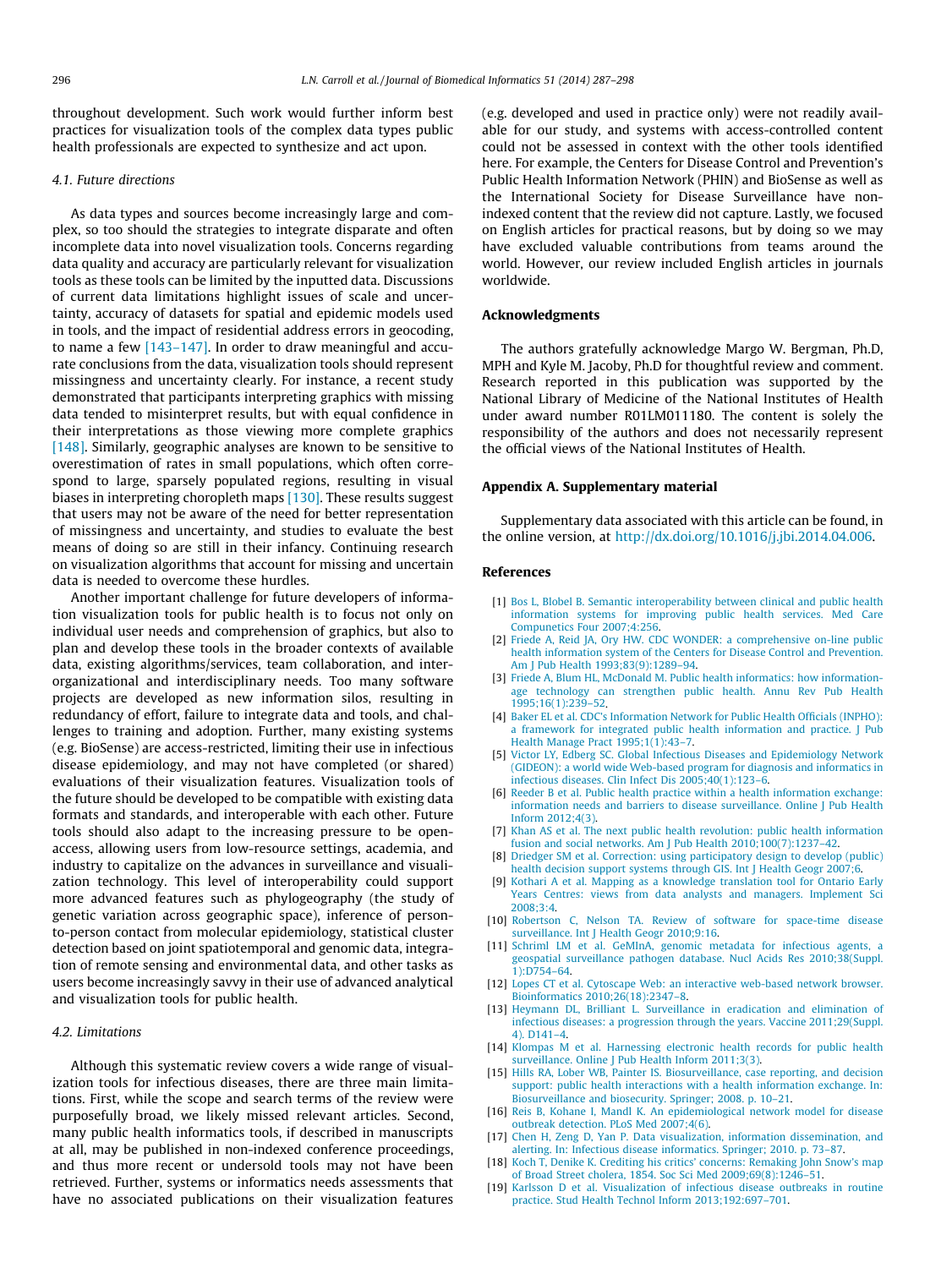- <span id="page-10-0"></span>[20] [Hay SI et al. Global mapping of infectious disease. Philos Trans Roy Soc B Biol](http://refhub.elsevier.com/S1532-0464(14)00091-4/h0100) [Sci 2013;368\(1614\).](http://refhub.elsevier.com/S1532-0464(14)00091-4/h0100)
- [21] [Thacker SB, Qualters JR, Lee LM. Public health surveillance in the United](http://refhub.elsevier.com/S1532-0464(14)00091-4/h0105) [States: evolution and challenges. MMWR 2012;61:3–9.](http://refhub.elsevier.com/S1532-0464(14)00091-4/h0105)
- [22] Eubank S. Network based models of infectious disease spread. Ipn I Infect Dis [2005;58\(6\):S.](http://refhub.elsevier.com/S1532-0464(14)00091-4/h0755)
- [23] [Holmes EC. Molecular epidemiology and evolution of emerging infectious](http://refhub.elsevier.com/S1532-0464(14)00091-4/h0115) [diseases. Brit Med Bull 1998;54\(3\):533–43.](http://refhub.elsevier.com/S1532-0464(14)00091-4/h0115)
- [24] [Andre M et al. Transmission network analysis to complement routine](http://refhub.elsevier.com/S1532-0464(14)00091-4/h0120) [tuberculosis contact investigations. Am J Pub Health 2007;97\(3\):470–7](http://refhub.elsevier.com/S1532-0464(14)00091-4/h0120).
- [25] [Abernethy NF. Automating social network models for tuberculosis contact](http://refhub.elsevier.com/S1532-0464(14)00091-4/h0760) [investigation. Stanford University; 2005.](http://refhub.elsevier.com/S1532-0464(14)00091-4/h0760)
- [26] [AvRuskin GA et al. Visualization and exploratory analysis of epidemiologic](http://refhub.elsevier.com/S1532-0464(14)00091-4/h0130) [data using a novel space time information system. Int J Health Geogr](http://refhub.elsevier.com/S1532-0464(14)00091-4/h0130) [2004;3\(1\):26](http://refhub.elsevier.com/S1532-0464(14)00091-4/h0130).
- [27] [Castronovo DA, Chui KKH, Naumova EN. Dynamic maps: a visual-analytic](http://refhub.elsevier.com/S1532-0464(14)00091-4/h0135) [methodology for exploring spatio-temporal disease patterns. Environ Health](http://refhub.elsevier.com/S1532-0464(14)00091-4/h0135) [2009;8.](http://refhub.elsevier.com/S1532-0464(14)00091-4/h0135)
- [28] [Dominkovics P et al. Development of spatial density maps based on](http://refhub.elsevier.com/S1532-0464(14)00091-4/h0140) [geoprocessing web services: application to tuberculosis incidence in](http://refhub.elsevier.com/S1532-0464(14)00091-4/h0140) [Barcelona, Spain. Int J Health Geogr 2011;10.](http://refhub.elsevier.com/S1532-0464(14)00091-4/h0140)
- [29] [Gao S et al. Online GIS services for mapping and sharing disease information.](http://refhub.elsevier.com/S1532-0464(14)00091-4/h0145) [Int J Health Geogr 2008;7.](http://refhub.elsevier.com/S1532-0464(14)00091-4/h0145)
- [30] [Carpenter TE. The spatial epidemiologic \(r\)evolution: a look back in time and](http://refhub.elsevier.com/S1532-0464(14)00091-4/h0150) [forward to the future. Spat Spatiotemporal Epidemiol 2011;2\(3\):119–24.](http://refhub.elsevier.com/S1532-0464(14)00091-4/h0150)
- [31] [Foxman B, Riley L. Molecular epidemiology: focus on infection. Am J](http://refhub.elsevier.com/S1532-0464(14)00091-4/h0155) [Epidemiol 2001;153\(12\):1135–41](http://refhub.elsevier.com/S1532-0464(14)00091-4/h0155).
- [32] [Maccannell D. Bacterial strain typing. Clin Lab Med 2013;33\(3\):629–50.](http://refhub.elsevier.com/S1532-0464(14)00091-4/h0160)
- [33] [Arts IC, Weijenberg MP. New training tools for new epidemiologists. Environ](http://refhub.elsevier.com/S1532-0464(14)00091-4/h0165) [Mol Mutagen 2013;54\(7\):611–5](http://refhub.elsevier.com/S1532-0464(14)00091-4/h0165).
- [34] [Carrico JA et al. Bioinformatics in bacterial molecular epidemiology and](http://refhub.elsevier.com/S1532-0464(14)00091-4/h0170) [public health: databases, tools and the next-generation sequencing](http://refhub.elsevier.com/S1532-0464(14)00091-4/h0170) [revolution. Eurosurveillance 2013;18\(4\):32–40.](http://refhub.elsevier.com/S1532-0464(14)00091-4/h0170)
- [35] [Hollm-Delgado M-G. Molecular epidemiology of tuberculosis transmission:](http://refhub.elsevier.com/S1532-0464(14)00091-4/h0175) [contextualizing the evidence through social network theory. Soc Sci Med](http://refhub.elsevier.com/S1532-0464(14)00091-4/h0175) [2009;69\(5\):747–53](http://refhub.elsevier.com/S1532-0464(14)00091-4/h0175).
- [36] [Lowy FD, Miller M. New methods to investigate infectious disease](http://refhub.elsevier.com/S1532-0464(14)00091-4/h0180) [transmission and pathogenesis—](http://refhub.elsevier.com/S1532-0464(14)00091-4/h0180)Staphylococcus aureus disease in drug [users. Lancet Infect Dis 2002;2\(10\):605–12.](http://refhub.elsevier.com/S1532-0464(14)00091-4/h0180)
- [37] [Fitzpatrick LK et al. A preventable outbreak of tuberculosis investigated](http://refhub.elsevier.com/S1532-0464(14)00091-4/h0185) [through an intricate social network. Clin Infect Dis 2001;33\(11\):1801–6.](http://refhub.elsevier.com/S1532-0464(14)00091-4/h0185)
- [38] [McElroy P et al. A network-informed approach to investigating tuberculosis](http://refhub.elsevier.com/S1532-0464(14)00091-4/h0190) [outbreak: implications for enhancing contact investigations. Int J Tuberc Lung](http://refhub.elsevier.com/S1532-0464(14)00091-4/h0190) [Disease 2003;7\(12 Suppl. 3\). p. S486–93](http://refhub.elsevier.com/S1532-0464(14)00091-4/h0190).
- [39] [Dewan PK et al. A tuberculosis outbreak in a private-home family child care](http://refhub.elsevier.com/S1532-0464(14)00091-4/h0195) [center in San Francisco, 2002 to 2004. Pediatrics 2006;117\(3\):863–9](http://refhub.elsevier.com/S1532-0464(14)00091-4/h0195).
- [40] [Morris M, Goodreau S, Moody J. Sexual networks, concurrency, and STD/HIV.](http://refhub.elsevier.com/S1532-0464(14)00091-4/h0765) [Sexy transmitted diseases. McGraw-Hill: New York; 2007.](http://refhub.elsevier.com/S1532-0464(14)00091-4/h0765)
- [41] [Polgreen PM et al. Prioritizing healthcare worker vaccinations on the basis of](http://refhub.elsevier.com/S1532-0464(14)00091-4/h0205) [social network analysis. Infect Control Hosp Epidemiol Off J Soc Hosp](http://refhub.elsevier.com/S1532-0464(14)00091-4/h0205) [Epidemiol Am 2010;31\(9\):893.](http://refhub.elsevier.com/S1532-0464(14)00091-4/h0205)
- [42] [Basta NE et al. Strategies for pandemic and seasonal influenza vaccination of](http://refhub.elsevier.com/S1532-0464(14)00091-4/h0210) [schoolchildren in the United States. Am J Epidemiol 2009;170\(6\):679–86](http://refhub.elsevier.com/S1532-0464(14)00091-4/h0210).
- [43] [O'Carroll PW et al. Information needs in public health and health policy:](http://refhub.elsevier.com/S1532-0464(14)00091-4/h0215) [results of recent studies. J Urban Health-Bull N Y Acad Med](http://refhub.elsevier.com/S1532-0464(14)00091-4/h0215) [1998;75\(4\):785–93](http://refhub.elsevier.com/S1532-0464(14)00091-4/h0215).
- [44] [Gesteland PH et al. The EpiCanvas infectious disease weather map: an](http://refhub.elsevier.com/S1532-0464(14)00091-4/h0220) [interactive visual exploration of temporal and spatial correlations. J Am Med](http://refhub.elsevier.com/S1532-0464(14)00091-4/h0220) [Inf Assoc 2012;19\(6\):954–9.](http://refhub.elsevier.com/S1532-0464(14)00091-4/h0220)
- [45] [Bishr Y. Overcoming the semantic and other barriers to GIS interoperability.](http://refhub.elsevier.com/S1532-0464(14)00091-4/h0225) [Int J Geogr Inf Sci 1998;12\(4\):299–314.](http://refhub.elsevier.com/S1532-0464(14)00091-4/h0225)
- [46] [Hu PJH et al. System for infectious disease information sharing and analysis:](http://refhub.elsevier.com/S1532-0464(14)00091-4/h0230) [design and evaluation. IEEE Trans Inf Technol Biomed 2007;11\(4\):483–92](http://refhub.elsevier.com/S1532-0464(14)00091-4/h0230).
- [47] [Folorunso O, Ogunseye O. Challenges in the adoption of visualization system:](http://refhub.elsevier.com/S1532-0464(14)00091-4/h0235) [a survey. Kybernetes 2008;37\(9/10\):1530–41](http://refhub.elsevier.com/S1532-0464(14)00091-4/h0235).
- [48] [Lê M-L. Information needs of public health staff in a knowledge translation](http://refhub.elsevier.com/S1532-0464(14)00091-4/h0240) [setting in Canada 1. J Can Health Libr Assoc 2013;34\(01\):3–11.](http://refhub.elsevier.com/S1532-0464(14)00091-4/h0240)
- [49] Joyce K. "To me it's just another tool to help understand the evidence": public [health decision-makers' perceptions of the value of geographical information](http://refhub.elsevier.com/S1532-0464(14)00091-4/h0245) [systems \(GIS\). Health Place 2009;15\(3\):801–10](http://refhub.elsevier.com/S1532-0464(14)00091-4/h0245).
- [50] [Fuller S. Tracking the global express: new tools addressing disease threats](http://refhub.elsevier.com/S1532-0464(14)00091-4/h0250) [across the world. Epidemiology 2010;21\(6\):769–71. 10.1097/](http://refhub.elsevier.com/S1532-0464(14)00091-4/h0250) [EDE.0b013e3181f56757.](http://refhub.elsevier.com/S1532-0464(14)00091-4/h0250)
- [51] [Pina J et al. Task analysis in action: the role of information systems in](http://refhub.elsevier.com/S1532-0464(14)00091-4/h0255) [communicable disease reporting. AMIA Annu Symp Proc 2009;2009:531–5.](http://refhub.elsevier.com/S1532-0464(14)00091-4/h0255)
- [52] [Gorman S. How can we improve global infectious disease surveillance and](http://refhub.elsevier.com/S1532-0464(14)00091-4/h0260) [prevent the next outbreak? Scand J Infect Dis 2013](http://refhub.elsevier.com/S1532-0464(14)00091-4/h0260).
- [53] [Rolka H et al. Analytical challenges for emerging public health surveillance.](http://refhub.elsevier.com/S1532-0464(14)00091-4/h0265) [CDC's Vision Pub Health Surveillance 21st Century 2012;61:35.](http://refhub.elsevier.com/S1532-0464(14)00091-4/h0265)
- [54] [Moher D et al. Preferred reporting items for systematic reviews and meta](http://refhub.elsevier.com/S1532-0464(14)00091-4/h0770)[analyses: the PRISMA statement. Ann Int Med 2009;151\(4\):264–9. w64.](http://refhub.elsevier.com/S1532-0464(14)00091-4/h0770)
- [55] [Revere D et al. Understanding the information needs of public health](http://refhub.elsevier.com/S1532-0464(14)00091-4/h0275) [practitioners: a literature review to inform design of an interactive digital](http://refhub.elsevier.com/S1532-0464(14)00091-4/h0275) [knowledge management system. J Biomed Inf 2007;40\(4\):410–21.](http://refhub.elsevier.com/S1532-0464(14)00091-4/h0275)
- [56] [Humphreys BL. Meeting information needs in health policy and public](http://refhub.elsevier.com/S1532-0464(14)00091-4/h0280) [health: priorities for the National Library of Medicine and the National](http://refhub.elsevier.com/S1532-0464(14)00091-4/h0280)

[Network of Libraries of Medicine. J Urban Health-Bull N Y Acad Med](http://refhub.elsevier.com/S1532-0464(14)00091-4/h0280) [1998;75\(4\):878–83](http://refhub.elsevier.com/S1532-0464(14)00091-4/h0280).

- [57] [Lee P, Giuse NB, Sathe NA. Benchmarking information needs and use in the](http://refhub.elsevier.com/S1532-0464(14)00091-4/h0285) [Tennessee public health community. J Med Libr Assoc 2003;91\(3\):322–36.](http://refhub.elsevier.com/S1532-0464(14)00091-4/h0285)
- [58] [Turner AM et al. From the ground up: nurses information needs in a public](http://refhub.elsevier.com/S1532-0464(14)00091-4/h0290) [health department in oregon. J Med Libr Assoc 2008;96\(4\):335–42.](http://refhub.elsevier.com/S1532-0464(14)00091-4/h0290)
- [59] [LaPelle NR et al. Identifying strategies to improve access to credible and](http://refhub.elsevier.com/S1532-0464(14)00091-4/h0295) [relevant information for public health professionals: a qualitative study. Bmc](http://refhub.elsevier.com/S1532-0464(14)00091-4/h0295) [Public Health 2006;6](http://refhub.elsevier.com/S1532-0464(14)00091-4/h0295).
- [60] [Walton LJ et al. Outreach to public health professionals: lessons learned from](http://refhub.elsevier.com/S1532-0464(14)00091-4/h0300) [a collaborative Iowa public health project. Bull Med Libr Assoc](http://refhub.elsevier.com/S1532-0464(14)00091-4/h0300) [2000;88\(2\):165–71](http://refhub.elsevier.com/S1532-0464(14)00091-4/h0300).
- [61] Centers for Disease and Prevention, Information needs and uses of the public health workforce—Washington, 1997–1998. In: MMWR morb mortal wkly rep, vol. 49(6); 2000. p. 118–20.
- [62] [Robinson AC, MacEachren AM, Roth RE. Designing a web-based learning](http://refhub.elsevier.com/S1532-0464(14)00091-4/h0310) [portal for geographic visualization and analysis in public health. Health Inf J](http://refhub.elsevier.com/S1532-0464(14)00091-4/h0310) [2011;17\(3\):191–208](http://refhub.elsevier.com/S1532-0464(14)00091-4/h0310).
- [63] [Ford J, Korjonen H. Information needs of public health practitioners: a review](http://refhub.elsevier.com/S1532-0464(14)00091-4/h0315) [of the literature. Health Inf Libr J 2012;29\(4\):260–73.](http://refhub.elsevier.com/S1532-0464(14)00091-4/h0315)
- [64] [Twose C et al. Public health practitioners' information access and use patterns](http://refhub.elsevier.com/S1532-0464(14)00091-4/h0320) [in the Maryland \(USA\) public health departments of Anne Arundel and](http://refhub.elsevier.com/S1532-0464(14)00091-4/h0320) [Wicomico Counties. Health Inf Libr J 2008;25\(1\):13–22.](http://refhub.elsevier.com/S1532-0464(14)00091-4/h0320)
- [65] [Fourie I. Learning from research on the information behaviour of healthcare](http://refhub.elsevier.com/S1532-0464(14)00091-4/h0325) [professionals: a review of the literature 2004–2008 with a focus on emotion.](http://refhub.elsevier.com/S1532-0464(14)00091-4/h0325) [Health Inf Libr J 2009;26\(3\):171–86.](http://refhub.elsevier.com/S1532-0464(14)00091-4/h0325)
- [66] [Robinson A. Needs assessment for the design of information synthesis visual](http://refhub.elsevier.com/S1532-0464(14)00091-4/h0330) [analytics tools. IEEE Inf Vis 2009:353–60.](http://refhub.elsevier.com/S1532-0464(14)00091-4/h0330)
- Bassil S, Keller R. Software visualization tools: survey and analysis. In: Program comprehension, 2001. IWPC 2001. Proceedings. 9th international workshop on IEEE; 2001.
- [68] Kienle H, Müller H. Requirements of software visualization tools: a literature survey. In: 4th IEEE international workshop on visualizing software for understanding and analysis (VISSOFT). IEEE; 2007.
- [69] [Herman I, MelanÇon G, Marshall M. Graph visualization and navigation in](http://refhub.elsevier.com/S1532-0464(14)00091-4/h0345) [information visualization: a survey. IEEE T Vis Comput Gr 2000;6\(1\):24–43.](http://refhub.elsevier.com/S1532-0464(14)00091-4/h0345)
- [70] [Driscoll T et al. Integration and visualization of host-pathogen data related to](http://refhub.elsevier.com/S1532-0464(14)00091-4/h0350) [infectious diseases. Bioinformatics 2011;27\(16\):2279–87](http://refhub.elsevier.com/S1532-0464(14)00091-4/h0350).
- [71] [Anselin L, Syabri I, Kho Y. GeoDa: an introduction to spatial data analysis.](http://refhub.elsevier.com/S1532-0464(14)00091-4/h0355) [Geogr Anal 2006;38\(1\):5–22](http://refhub.elsevier.com/S1532-0464(14)00091-4/h0355).
- [72] [Blanton JD et al. Development of a GIS-based, real-time Internet mapping tool](http://refhub.elsevier.com/S1532-0464(14)00091-4/h0360) [for rabies surveillance. Int J Health Geogr 2006;5:47.](http://refhub.elsevier.com/S1532-0464(14)00091-4/h0360)
- [73] [Hurlimann E et al. Toward an open-access global database for mapping,](http://refhub.elsevier.com/S1532-0464(14)00091-4/h0365) [control, and surveillance of neglected tropical diseases. PLoS Negl Trop Dis](http://refhub.elsevier.com/S1532-0464(14)00091-4/h0365) [2011;5\(12\):e1404](http://refhub.elsevier.com/S1532-0464(14)00091-4/h0365).
- [74] [Sopan A et al. Community Health Map: a geospatial. and multivariate data](http://refhub.elsevier.com/S1532-0464(14)00091-4/h0370) [visualization tool for public health datasets. Gov Inf Q 2012;29\(2\):223–34](http://refhub.elsevier.com/S1532-0464(14)00091-4/h0370).
- [75] Green J, et al. Design and implementation of a geographic information system for the general practice sector in Victoria, Australia. In: 3rd National conference GIS in public health; 1998.
- [76] [Porcasi X et al. An operative dengue risk stratification system in Argentina](http://refhub.elsevier.com/S1532-0464(14)00091-4/h0380) [based on geospatial technology. Geospat Health 2012;6\(3\):S31–42](http://refhub.elsevier.com/S1532-0464(14)00091-4/h0380).
- [77] [Freifeld CC et al. HealthMap: global infectious disease monitoring through](http://refhub.elsevier.com/S1532-0464(14)00091-4/h0385) [automated classification and visualization of Internet media reports. J Am](http://refhub.elsevier.com/S1532-0464(14)00091-4/h0385) [Med Inf Assoc 2008;15\(2\):150–7](http://refhub.elsevier.com/S1532-0464(14)00091-4/h0385).
- [78] [Heitgerd JL et al. Community health status indicators: adding a geospatial](http://refhub.elsevier.com/S1532-0464(14)00091-4/h0390) [component. Prev Chronic Dis 2008;5\(3\):A96.](http://refhub.elsevier.com/S1532-0464(14)00091-4/h0390)
- [79] [Yi Q et al. Integrating open-source technologies to build low-cost information](http://refhub.elsevier.com/S1532-0464(14)00091-4/h0395) [systems for improved access to public health data. Int J Health Geogr 2008;7.](http://refhub.elsevier.com/S1532-0464(14)00091-4/h0395) [80] [Ma J et al. New frontiers for health information systems using Epi Info in](http://refhub.elsevier.com/S1532-0464(14)00091-4/h0400)
- [developing countries: structured application framework for Epi Info \(SAFE\).](http://refhub.elsevier.com/S1532-0464(14)00091-4/h0400) [Int J Med Inform 2008;77\(4\):219–25](http://refhub.elsevier.com/S1532-0464(14)00091-4/h0400).
- [81] [da Silva FA et al. IntegraEPI: a Grid-based epidemic surveillance system. Stud](http://refhub.elsevier.com/S1532-0464(14)00091-4/h0405) [Health Technol Inf 2007;126:197–206.](http://refhub.elsevier.com/S1532-0464(14)00091-4/h0405)
- [82] [Gao S et al. Towards Web-based representation and processing of health](http://refhub.elsevier.com/S1532-0464(14)00091-4/h0410) [information. Int J Health Geogr 2009;8](http://refhub.elsevier.com/S1532-0464(14)00091-4/h0410).
- [83] [Ramirez-Ramirez LL et al. A new surveillance and spatio-temporal](http://refhub.elsevier.com/S1532-0464(14)00091-4/h0415) [visualization tool SIMID: SIMulation of Infectious Diseases using random](http://refhub.elsevier.com/S1532-0464(14)00091-4/h0415) [networks and GIS. Comput Meth Prog Biomed 2013;110\(3\):455–70.](http://refhub.elsevier.com/S1532-0464(14)00091-4/h0415)
- [84] [Reinhardt M et al. EpiScanGIS: an online geographic surveillance system for](http://refhub.elsevier.com/S1532-0464(14)00091-4/h0420) [meningococcal disease. Int J Health Geogr 2008;7](http://refhub.elsevier.com/S1532-0464(14)00091-4/h0420).
- [85] [Alonso WJ, McCormick BJJ. EPIPOI: a user-friendly analytical tool for the](http://refhub.elsevier.com/S1532-0464(14)00091-4/h0425) [extraction and visualization of temporal parameters from epidemiological](http://refhub.elsevier.com/S1532-0464(14)00091-4/h0425) [time series. Bmc Public Health 2012;12.](http://refhub.elsevier.com/S1532-0464(14)00091-4/h0425)
- [86] [Lewis SL et al. SAGES: a suite of freely-available software tools for electronic](http://refhub.elsevier.com/S1532-0464(14)00091-4/h0430) [disease surveillance in resource-limited settings. Plos One 2011;6\(5\)](http://refhub.elsevier.com/S1532-0464(14)00091-4/h0430).
- [87] [Atkinson PJ, Unwin DJ. Density and local attribute estimation of an infectious](http://refhub.elsevier.com/S1532-0464(14)00091-4/h0435) [disease using MapInfo. Comput Geosci 2002;28\(9\):1095–105](http://refhub.elsevier.com/S1532-0464(14)00091-4/h0435).
- [88] Google. Google Maps API. Available from: <[https://](https://www.developers.google.com/maps/) [www.developers.google.com/maps/](https://www.developers.google.com/maps/)>, [cited 09.09.13].
- [89] [Cook V et al. Transmission network analysis in tuberculosis contact](http://refhub.elsevier.com/S1532-0464(14)00091-4/h0445) [investigations. J Infect Dis 2007;196\(10\):1517–27.](http://refhub.elsevier.com/S1532-0464(14)00091-4/h0445) [90] [McGrath C, Krackhardt D, Blythe J. Visualizing complexity in networks: seeing](http://refhub.elsevier.com/S1532-0464(14)00091-4/h0450)
- [both the forest and the trees. Connections 2003;25\(1\):37–47.](http://refhub.elsevier.com/S1532-0464(14)00091-4/h0450)
- [91] [Shneiderman B, Plaisant C, Hesse B. Improving health and healthcare with](http://refhub.elsevier.com/S1532-0464(14)00091-4/h0455) [interactive visualization methods. Computer 2013;46\(5\):58–66.](http://refhub.elsevier.com/S1532-0464(14)00091-4/h0455)